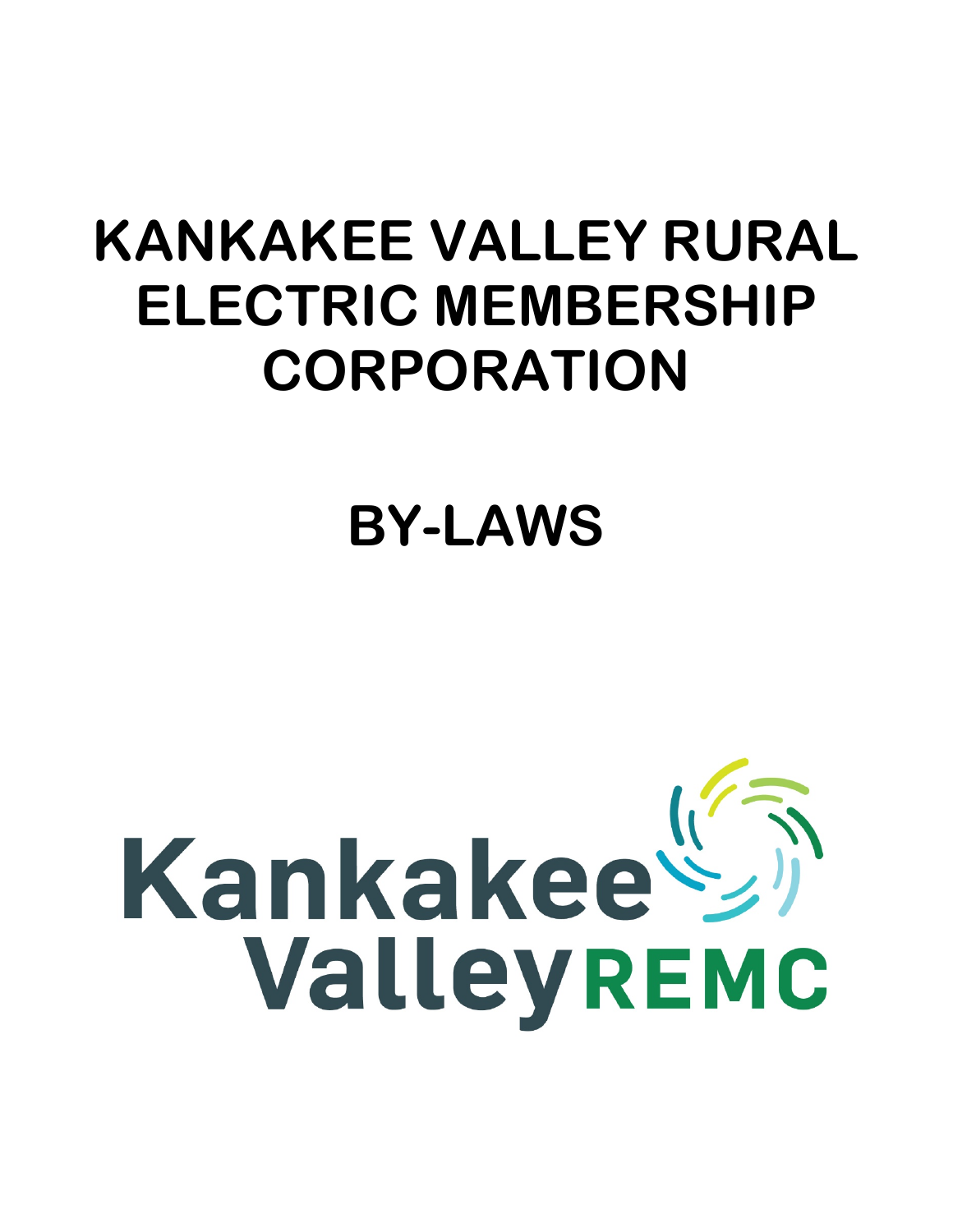# **TABLE OF CONTENTS**

# **ARTICLE I**

#### **ARTICLE II**

#### **ARTICLE III**

#### **ARTICLE IV**

# **ARTICLE V**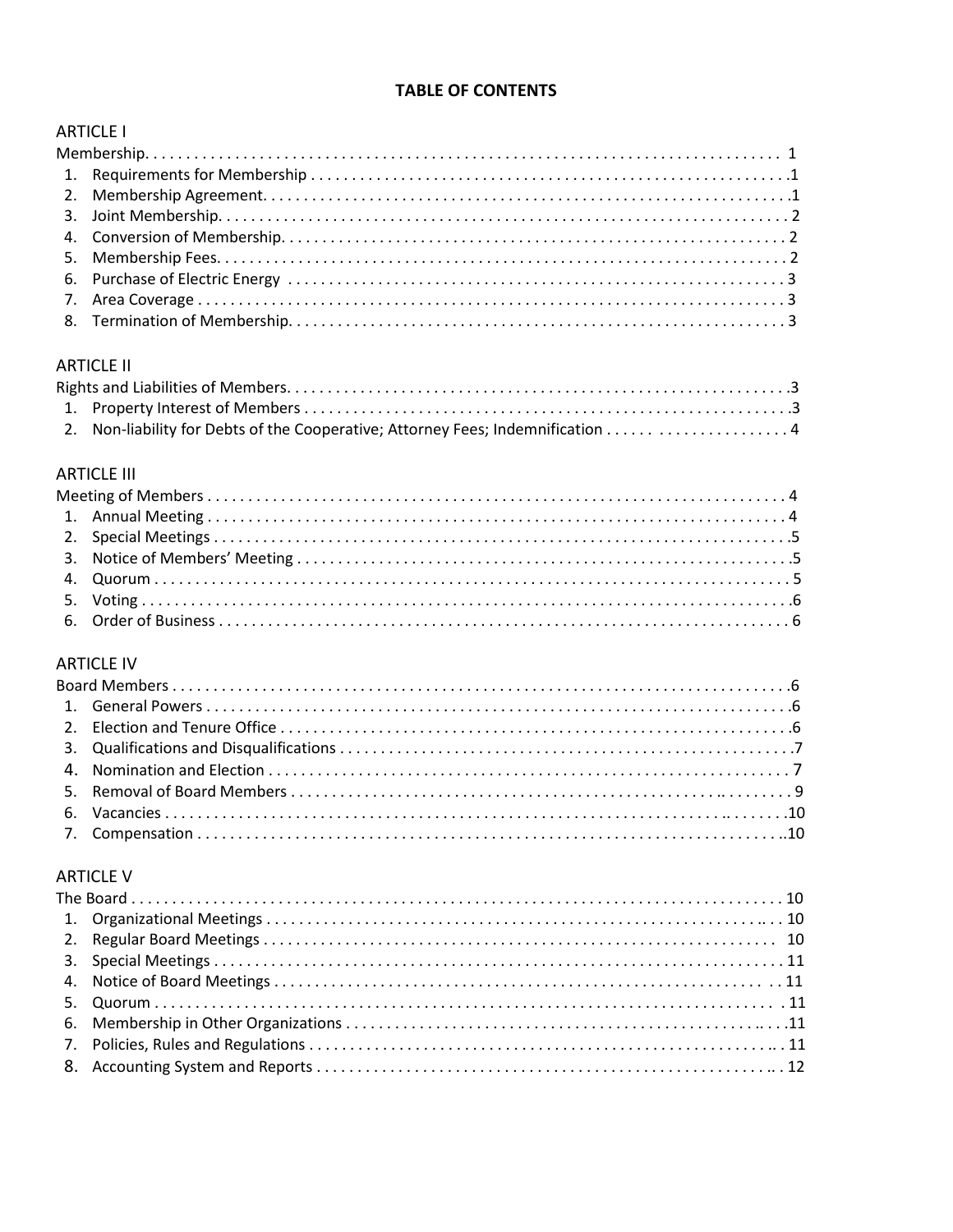# **ARTICLE VI**

#### **ARTICLE VII**

| Non-Profit Operation |  |
|----------------------|--|
|                      |  |
|                      |  |
|                      |  |

# **ARTICLE VIII**

# **ARTICLE IX**

# **ARTICLE X**

# **ARTICLE XI**

# **ARTICLE XII**

#### **ARTICLE XIII**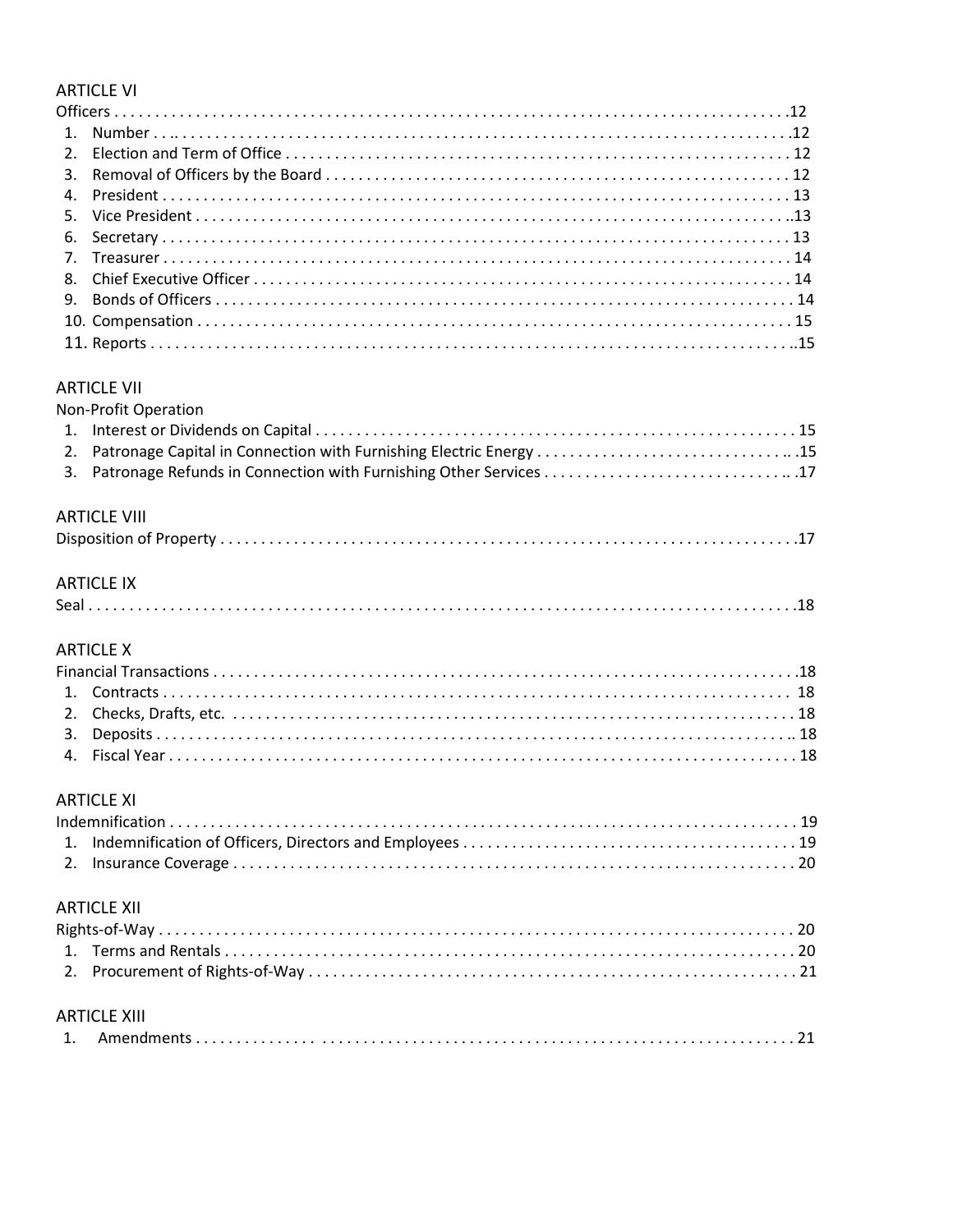# **BYLAWS**

# **OF**

# **KANKAKEE VALLEY RURAL ELECTRIC**

# **MEMBERSHIP CORPORATION**

### **ARTICLE I Membership**

#### **Section 1. Requirements for Membership.**

Any person, firm, association, corporation, or body politic or subdivision thereof will become a Member of Kankakee Valley Rural Electric Membership Corporation (hereinafter call the "Cooperative") upon receipt of electric service from the Cooperative, provided that the individual(s) has/have first:

- a. Agreed to purchase from the Cooperative electric energy as hereinafter specified;
- b. Agreed to comply with and be bound by the articles of incorporation and bylaws of the Cooperative and any policies, rules and regulations adopted by the Board (Governing Documents), and;
- c. Paid the membership fee.

By virtue of accepting service from the cooperative, the Member is deemed to have agreed to purchase power, comply with and be bound by the Governing Documents adopted and as amended by the Board.

No membership in the Cooperative shall be transferable, except as provided in these bylaws.

#### **Section 2. Membership Agreement.**

Membership in the Cooperative shall be evidenced by a Member's agreement to be bound by the Governing Documents as amended from time to time. The Member's agreement to be so bound also binds those nonmembers occupying the Member's location.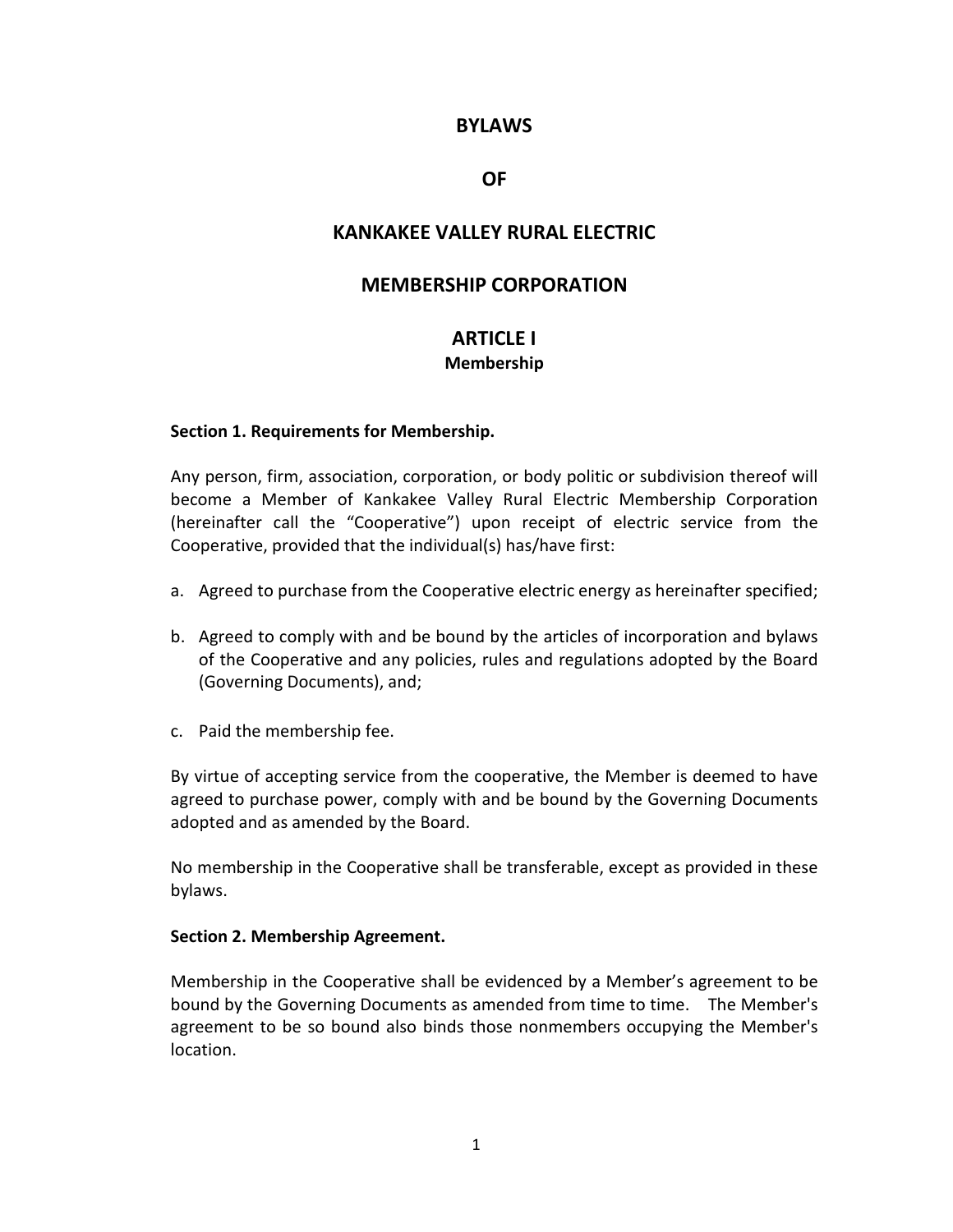#### **Section 3. Joint Membership.**

Individual(s) may apply for a joint Membership and, subject to their compliance with the requirements set forth in Section 1 of this Article, may be accepted for such Membership. The term "Member" as used in these bylaws shall be deemed to include a joint membership and any provisions relating to the rights and liabilities of membership shall apply equally with respect to the holders of a joint membership. Each Joint Member is jointly and severally liable for payment of service. Without limiting the generality of the foregoing, the effect of the hereinafter specified actions by or in respect of the holders of a joint membership shall be as follows:

- a. The presence at a meeting of either or both shall be regarded as the presence of one Member and shall constitute a joint waiver of notice of the meeting.
- b. The joint membership shall constitute one vote;
- c. A waiver of notice signed by a joint Member shall constitute a joint waiver;
- d. Notice to any joint Member shall constitute notice to all in the joint membership;
- e. Withdrawal of joint Member(s) shall terminate the joint membership;
- f. Only one individual of the joint membership can be elected to a seat on the board provided that all joint Members meet the qualifications for such office.

#### **Section 4. Conversion of Membership.**

- a. A membership may be converted to a joint membership upon the request of the existing Member and the agreement of all joint Member(s) to be bound by, and to comply with the Governing Documents adopted by or as amended by the Board.
- b. Upon the death of a joint Member who is a party to the joint membership, such membership shall be held solely by the survivor(s). The outstanding membership shall be transferred to the surviving Member(s)

#### **Section 5. Membership Fees.**

The membership fee shall be as set by the Board of Directors, upon the payment of which a Member shall be eligible for service connections(s). Any additional service connections shall not require an additional membership fee. Article I, Section 1 shall apply.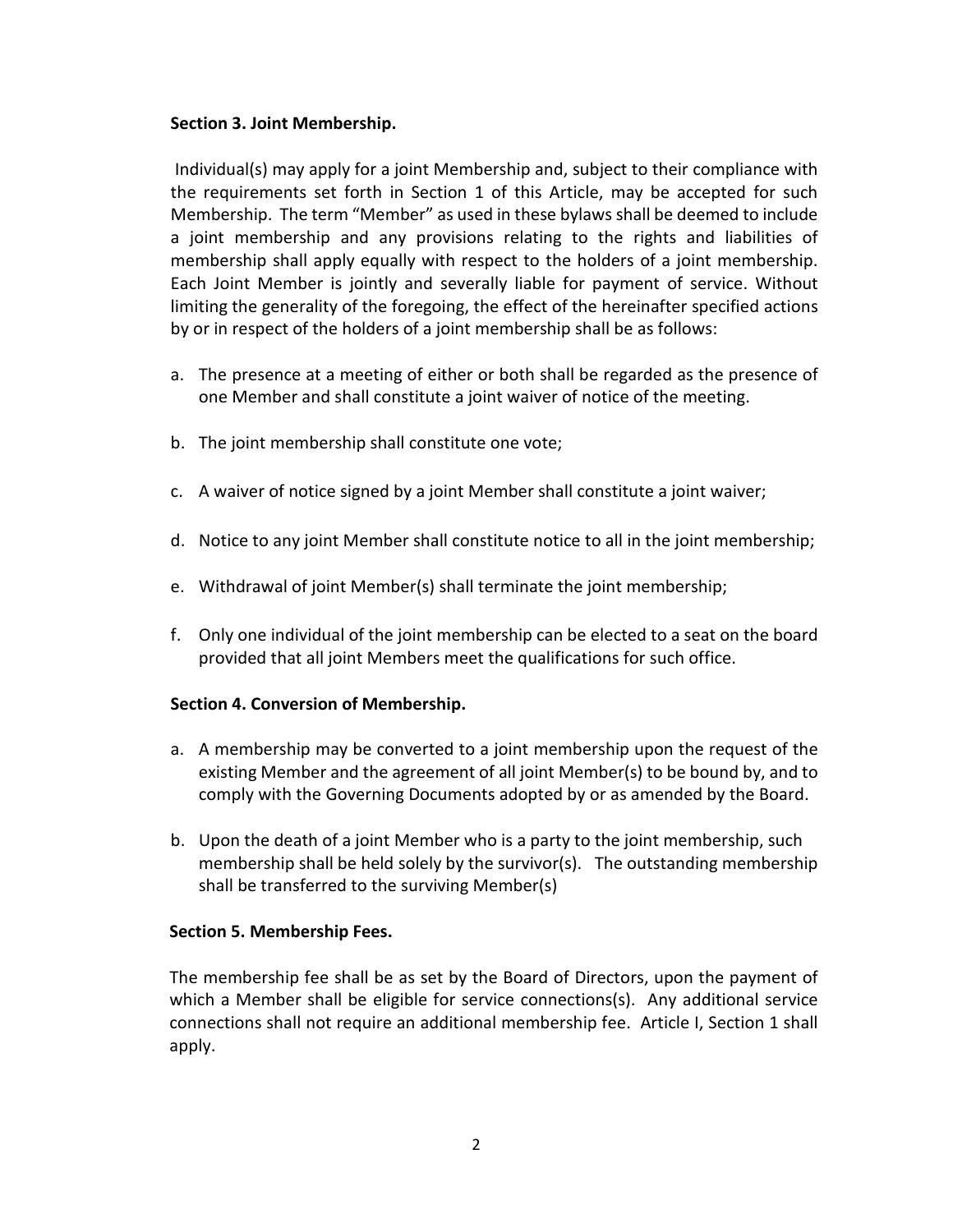#### **Section 6. Purchase of Electric Energy.**

Each Member shall, as soon as electric energy shall be available, purchase from the Cooperative electric energy used on the premises specified in his application for membership, and shall pay therefor at rates which shall from time to time be fixed by the Board. It is expressly understood that amounts paid for electric energy in excess of the cost of service are furnished by Members as capital and each Member shall be credited with the capital so furnished as provided in these bylaws. Each Member shall pay to the Cooperative such minimum amount regardless of the amount of electric energy consumed, as shall be fixed by the Board from time to time. Each Member shall also pay all amounts owed to the Cooperative as and when the same shall become due and payable.

#### **Section 7. Area Coverage.**

The Cooperative shall make diligent effort to see that electric service is extended to unserved persons within the Cooperative service area who (a) desire such service and (b) meet all reasonable requirements established by the Cooperative as a condition of such service.

#### **Section 8. Termination of Membership.**

- a. Upon the withdrawal, death or cessation of existence of a Member such membership shall terminate. Termination of membership in any manner shall not release a Member's estate from any debts due to the Cooperative. Any amounts owed the Cooperative by the Member which have not yet come due, shall become immediately due and payable upon termination of membership.
- b. In case of withdrawal or termination of membership in any manner, the Cooperative shall repay to the member the amount of the membership fee paid, provided, however, that the Cooperative shall deduct from the amount of the membership fee the amount of any debts or obligation owed by the Member to the Cooperative.

# **ARTICLE II Rights and Liabilities of Members**

#### **Section 1. Property Interest of Members.**

Upon dissolution, after

a. All debts and liabilities of the Cooperative shall have been paid, and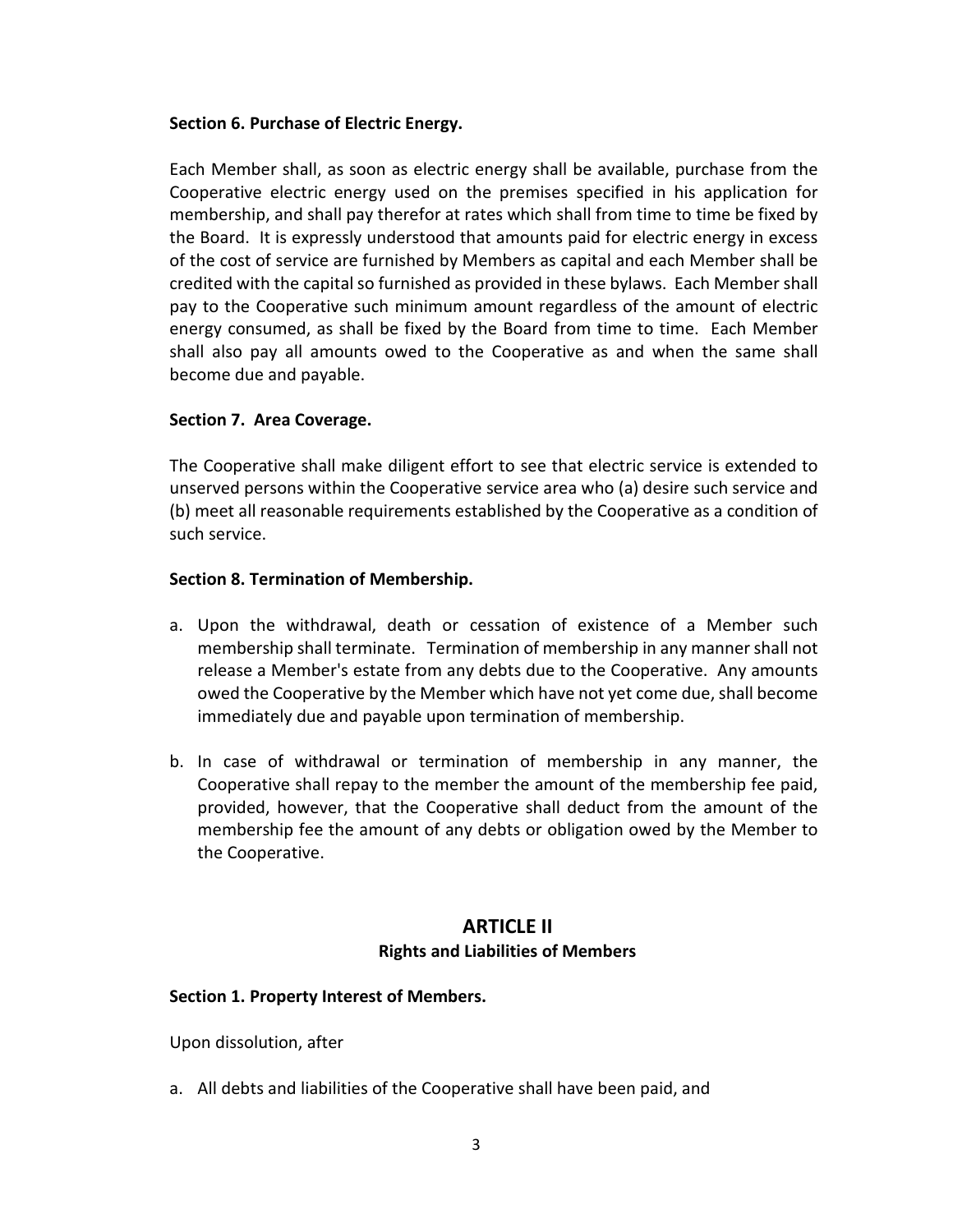b. All capital furnished through patronage shall have been retired as provided in these bylaws, the remaining property and assets of the Cooperative shall be distributed among the Members and former Members in the proportion which the aggregate patronage of each bears to the total patronage of all Members during the ten years next preceding the date of the filing of the certificate of dissolution, or, if the Cooperative shall not have been in existence for such period, during the period of its existence or in accordance with state statutes then in effect.

#### **Section 2. Non-liability for Debts of the Cooperative; Attorney fees; Indemnification.**

a. The private property of the Members shall be exempt from execution or other liability for the debts of the Cooperative and no Member shall be liable or responsible for any debts or liabilities of the Cooperative.

- b. In the event that a Member or nonmember occupying the same location and the Cooperative engage each other in litigation, the Member or occupying nonmember will be responsible for the attorney fees incurred by the Cooperative if the Cooperative is successful in the litigation.
- c. A Member shall indemnify the Cooperative for, and hold the Cooperative harmless from, liabilities, damages, costs, or expenses, including reasonable attorney fees and legal expenses, incurred by the Cooperative, or by a Cooperative Director, Officer, employee, agent, or representative ("Cooperative Official"), and caused by the negligence, gross negligence, or willful misconduct of the Member or a nonmember occupying the Member's location, or by the unsafe or defective condition of a location occupied by the Member.

# **ARTICLE III Meeting of Members**

#### **Section 1. Annual Meeting.**

The annual meeting of the members shall be held annually on a date and at such place within a county served by the Cooperative as selected by the Board and which shall be designated in the notice of the meeting, for the purpose of electing Board members, presentation of audits and reports for the previous fiscal year and transacting such other business as may come before the meeting. It shall be the responsibility of the Board to make adequate plans and preparations for the annual meeting. Failure to hold the annual meeting at the designated time shall not operate as a forfeiture or dissolution of the Cooperative.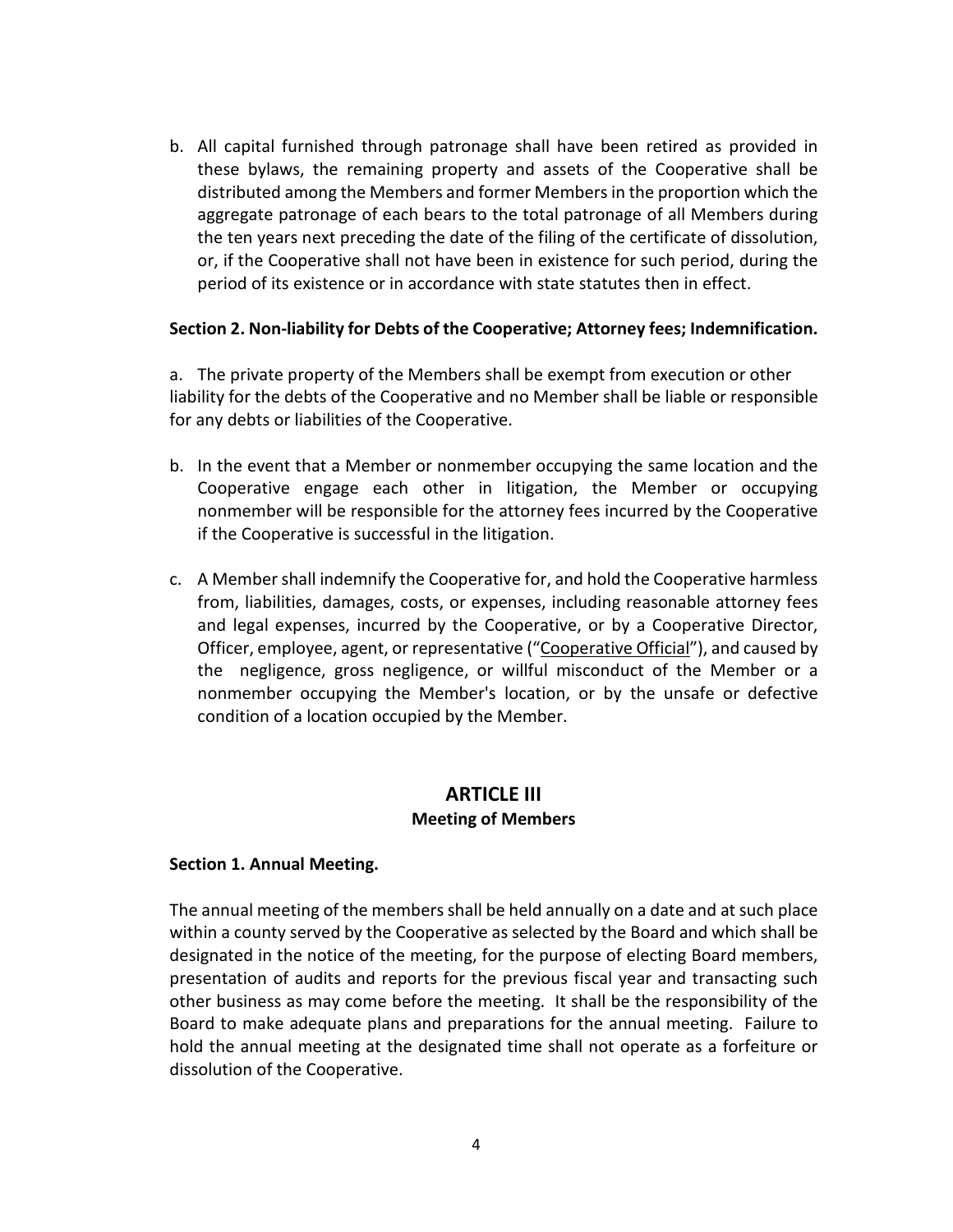#### **Section 2. Special Meetings.**

Special meetings of the members may be called by resolution of the Board, or upon a written request signed by any three Board members, by the President, or by five per centum or more of all the Members, and it shall thereupon be the duty of the Secretary to cause notice of such meeting to be given as hereinafter provided. Special meetings of the Members may be held at any place within one of the counties served by the Cooperative as designated by the Board and shall be specified in the notice of the special meeting.

#### **Section 3. Notice of Members' Meetings.**

Where written or printed notice of a Members meeting is required it shall state the place, day and hour of the meeting and, if a special meeting, the purpose of the special meeting. Notices may be printed, written or electronic, and shall be delivered by any means reasonably calculated to inform the Members of the meeting, by or at the direction of the Secretary, or upon a default in duty by the Secretary, by the persons calling the meeting. The notices shall be sent no less than ten (10) days before the meeting and no more than sixty (60) days before the meeting. If mailed, such notice shall be deemed to be delivered when deposited in the United States mail, addressed to the Member at his address as it appears in the records of the Cooperative, with postage thereon prepaid. Any deviation or variation or change in the timing for notice of the Members' meeting shall not invalidate any action which may be taken by the Members at any such meeting. The failure of any Member to receive notice of an annual or special meeting of the Members shall not invalidate any action which may be taken by the Members at any such meeting. Any Member may waive in writing any notice of a meeting required to be given by these bylaws. The attendance of a Member at any meeting shall constitute a waiver of notice of such meeting by such Member, except in the case a Member shall attend a meeting for the express purpose of objecting to the transaction of any business on the ground that the meeting has not been lawfully called or convened.

#### **Section 4. Quorum.**

At least two per centum of the total number of Members of the Cooperative present in person, or who cast a vote intended to be counted at such meeting, shall constitute a quorum for the transactions of business at all meetings; provided that if less than two per centum (2%) of the total number of Members are present at said meeting, a majority of the Members so present may adjourn the meeting from time to time without further notice. However, at or before the annual meeting the Board may meet and set a different number for the quorum, which number may be larger or smaller than 2%. In case of a joint Membership, the presence at a meeting of any party to the joint Membership shall be regarded as the presence of one Member.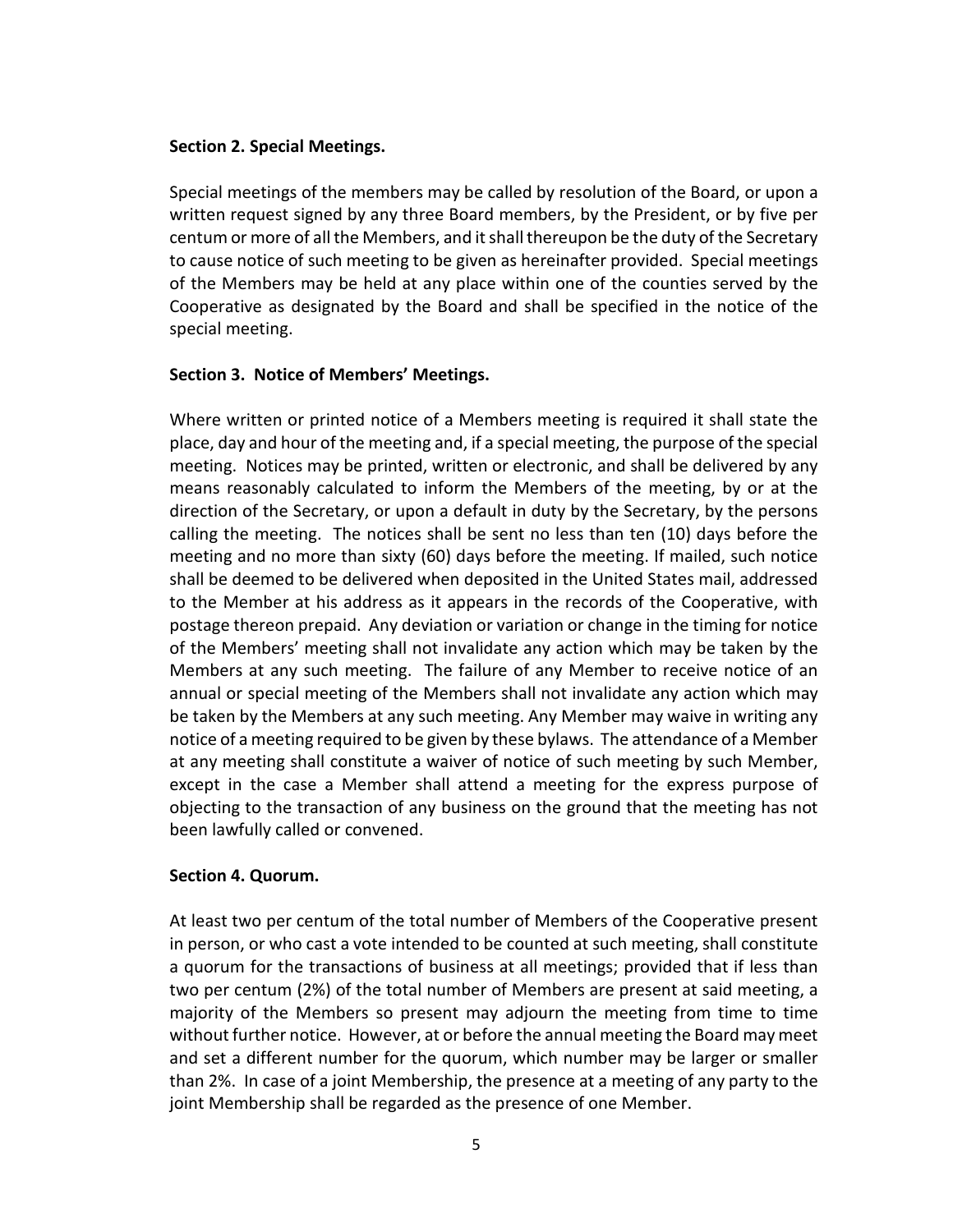#### **Section 5. Voting.**

At any meeting of members, on any issue brought up for a vote, each member shall be entitled to only one vote upon each matter submitted to a vote. It is not necessary for members to be present at a meeting to qualify for voting. Votes may be cast in any manner provided for under the enabling law of the State of Indiana. Any member voting shall be counted as being part of the quorum of members necessary. All questions shall be decided by a vote of a majority of the members voting thereon except as otherwise provided by law, the articles of incorporation or these bylaws. Early voting, or voting in absentia may be authorized so long as the vote is made in any manner allowed by the enabling act of Electric Distribution Cooperatives [See IC 8-1- 13-8] and received to be counted after the Notice of the meeting is issued. Early voting procedures will be set by the Board as part of its action allowing for early voting.

#### **Section 6. Order of Business.**

The order of business at the annual meeting of the Members and, so far as possible, at all other meetings of the Members, shall be as determined by the Board.

# **ARTICLE IV Board Members**

#### **Section 1. General Powers.**

The business and affairs of the Cooperative shall be managed by a Board of no more than eight members which shall exercise all of the powers of the Cooperative except such as are by law, the articles of incorporation or these bylaws conferred upon or reserved to the Members.

#### **Section 2. Election and Tenure of Office.**

The persons named as Board members in the articles of incorporation shall compose the Board until the first annual meeting or until their successors shall have been elected and shall have qualified. Members of the Board shall be elected by secret ballot at each annual meeting of the Members beginning with the year 1940 by and from the members to serve until the next annual meeting of the Members or until their successors shall have been elected and shall have qualified. If an election of Board members shall not be held on the day designated herein for the annual meeting, or at any adjournment thereof, a special meeting of the Members shall be held for the purpose of electing Board members within a reasonable time thereafter. Board members may be elected by a plurality vote of the Members.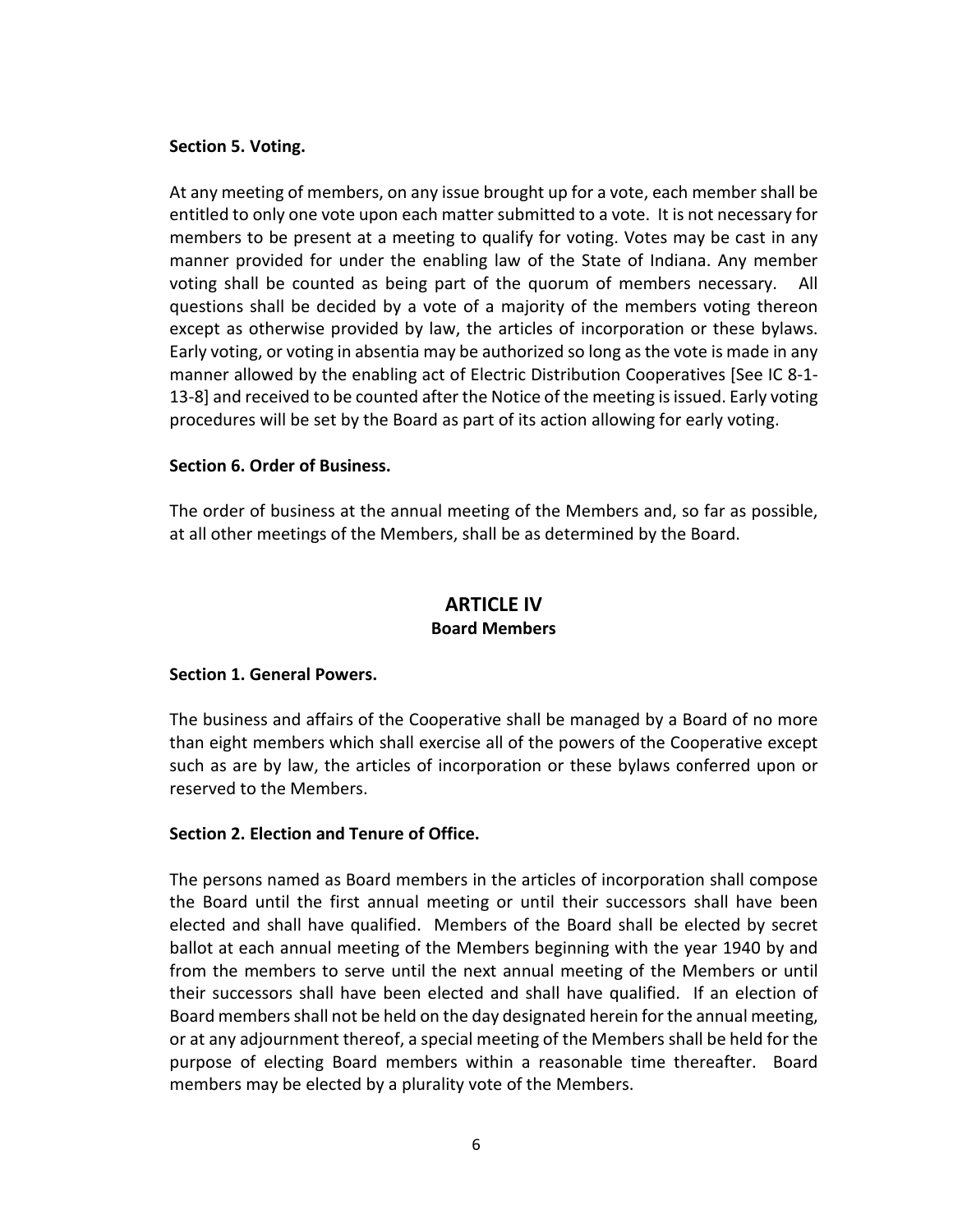#### **Section 3. Qualifications and Disqualifications.**

- a. No person shall be eligible to become or remain a Board member of the Cooperative unless he/she is a Member and a bona fide resident in the district which he/she is to represent.
- b. No person shall be eligible to become or remain a Board member who:
	- 1. Is or has been during the last three (3) years, in any way, employed by or has been financially interested in a competing enterprise or a business selling electric energy, or supplies to the Cooperative.  $1$
	- 2. Is an existing employee or has terminated employment at KVREMC within the previous three (3) years, or is a close relative of an existing employee. Close relative is defined as, by blood or in-law, including half, step and adopted kin, a spouse, child, grandchild, parent, grandparent, brother, sister, aunt or uncle of the Board member.
	- 3. Is*,* or has been in the last three (3) years, a member, officer, director, or employee of any union local acting or which could act, as the bargaining agent of any group of cooperative employees or lives in the same household with, and is financially interdependent with, any person included within this Section 3 (b);
	- 4. Has been convicted of a felony under State or Federal law.

Upon establishment of the fact that a Board member is holding the office in violation of any of the foregoing provisions, the Board shall remove such Board member from office. See bylaw Art. IV (5).

Nothing contained in this section shall affect in any manner whatsoever the validity of any action taken at any meeting of the Board.

# **Section 4. Nomination and Election.**

a. Any new candidate for director must complete a short orientation with staff advising of the qualifications and the requirements for attaining and maintaining a seat as a director on the Board of the KVREMC. Nominations for director shall be

<span id="page-9-0"></span> $<sup>1</sup>$  For the purposes of this section, "financially interested" means holding an ownership interest which</sup> allows the holder of such interest an immediate right to a portion of the profits of the competing enterprise or business.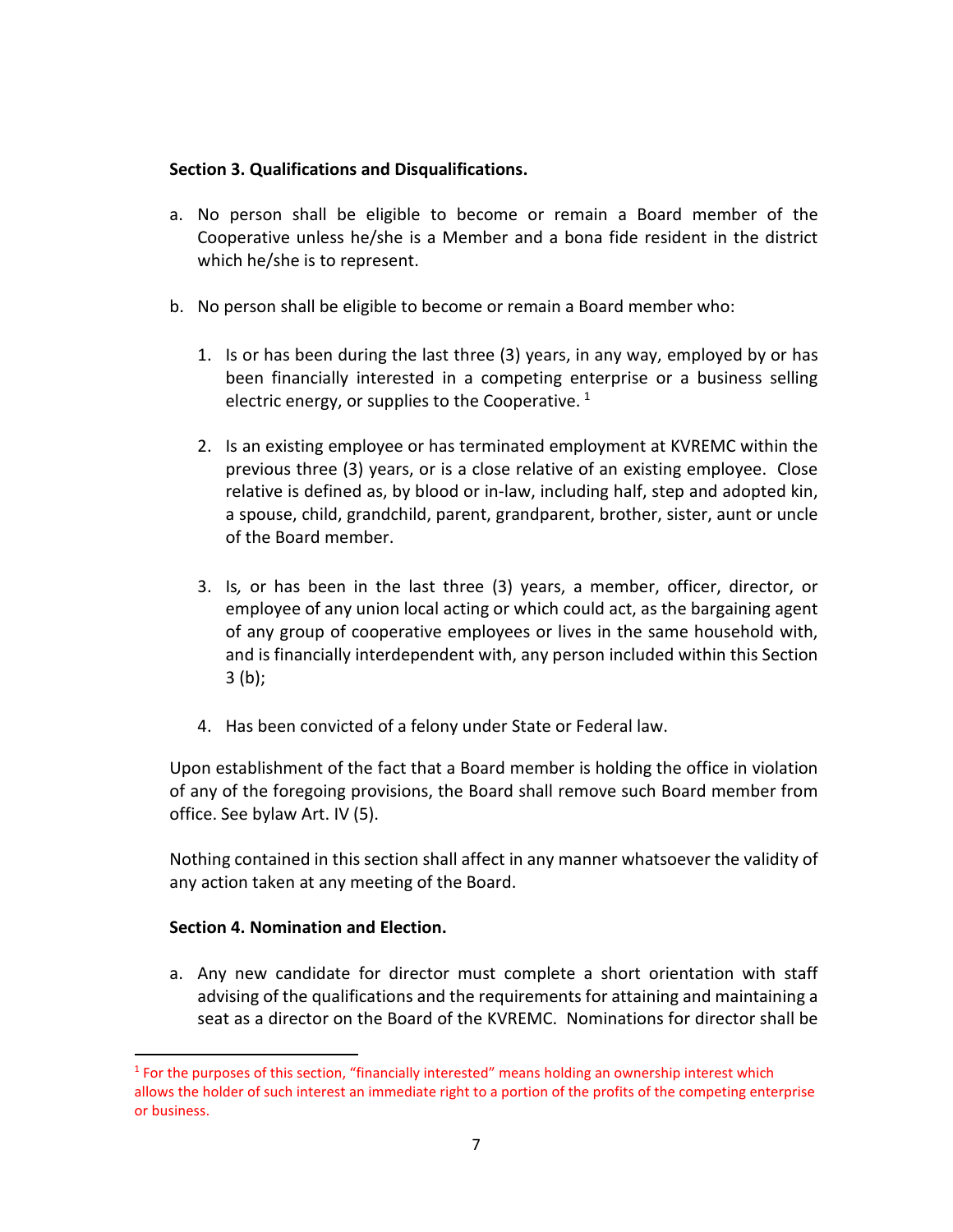by petition signed by at least 15 Members from the district in which the Nominee intends to run. The Nominee must be a Member-resident of the district for which he seeks office. All signatories shall be a Member-resident of the district for which the Nominee seeks office. Any Member-resident may be a nominee for a seat on the Board of an at-large district and a petition for nomination of a nominee for an at-large district may be signed by any Member. The initial petition for nomination must state the district for which the candidate seeks election.

b. The petition shall also include a statement that the candidate has read all requirements associated with eligibility to become a director and that the candidate has completed a short orientation with staff advising of the qualifications and requirements for attaining and maintaining a seat as a director on the Board of KVREMC. Once submitted, the petition for nomination for the district indicated on the petition may not be changed. Such nomination petitions shall be turned in by the Candidate(s) to the Cooperative's principal office within a reasonable time as determined by the Board and Staff, leaving sufficient time to determine the candidate(s) eligibility. The staff shall review nomination petitions to ensure that nominees qualify for the office of director and that the petitions are duly and properly signed by the designated number of Members. Within a reasonable time before the annual meeting in order to provide notice to the Members, the staff shall 1) Prepare and post at the principal office of the Cooperative a statement identifying the directors' seats up for election and the name of the candidates for election to the Board nominated by petition; and 2) The secretary shall mail to each Member a statement identifying the directors' seats up for election and the name of the candidates for election to the Board nominated by petition.

The Members may, at any meeting at which a director or directors shall be removed by the Members as herein provided, see IV(5)(a), elect a successor or successors thereto without compliance with the foregoing provisions with respect to nominations, except that each successor shall reside in the same district wherein his predecessor's seat was located. Notwithstanding anything in this section contained, failure to comply with any of the provisions of this section shall not affect in any manner whatsoever the validity of any election of directors.

c. In the event that any issues arise as a result of the nominees' qualifications, the petitions, or their content, the Cooperative's Counsel will make the final determination.

In all nominations, the notices, ballots, and certificates of election shall clearly show the district for which the nominee seeks election. Only one resident of any one district may be elected (or appointed under Section 6 of this Article) as director to fill a director's seat and serve at any one time.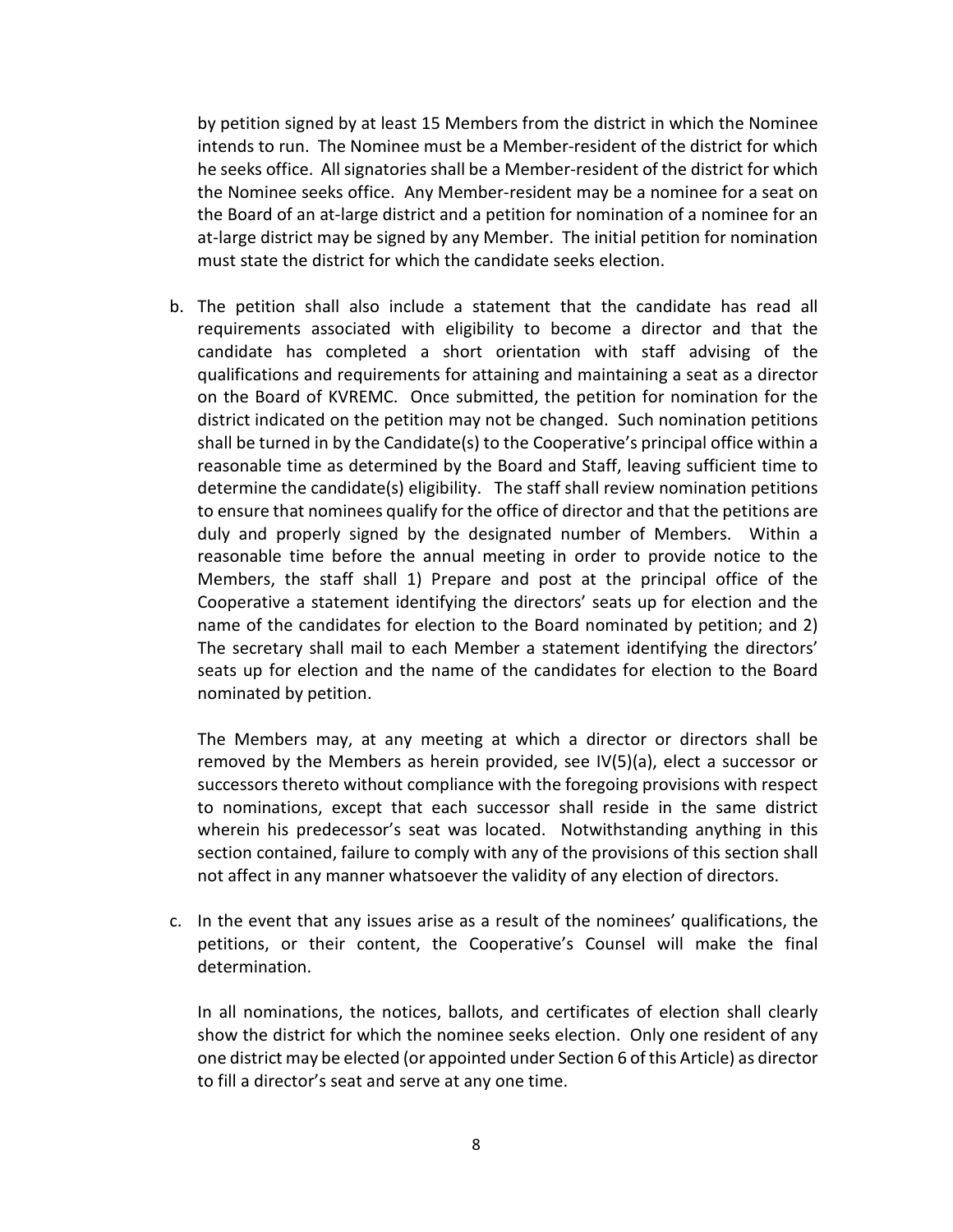- d. Election. At the member annual meeting, the election of directors shall at all times be supervised by the Election Inspectors who shall be appointed by the Chair. That person in each separate district or from an at-large district, nominated as a candidate for director, receiving the highest number of votes cast for the director's seat on the Board, in such district shall be director for such district to serve for a term of three (3) years and until a successor shall be duly elected and qualified. In the event that balloting shall result in a tie vote, the director shall be selected by the flip of a coin supervised by one of the Election Inspectors and taking place in the open meeting. At the annual member meeting each nominated director candidate who is running for election unopposed may be elected upon an approved motion of the member ship and shall then be considered elected to the seat for which he/she has been nominated.
- e. For purposes of nominating and electing directors the following shall apply: The territory of the Cooperative, whatever that may be from time to time, shall be segregated into districts. Such districts may be areas within the territory or atlarge. The manner in which the districts are drawn, the number of districts and the number of directors, shall be determined by Board action. All elections of directors shall be territory-wide. This means directors shall be elected based on Members' votes, regardless of the Members' district. The policy of election of directors and designation of districts within the territory shall be based on a democratic framework.

#### **Section 5. Removal of Board Member.**

a. By Members.

Any Member may bring charges against a Board member and, by filing with the Secretary such charges in writing together with a petition signed by at least 10 per centum (10%) of the Members may request the removal of such Board member by reason thereof. Such Board member shall be informed in writing of the charges at least ten days prior to the meeting of the Members at which the charges are to be considered and shall have an opportunity at the meeting to be heard in person or by counsel and to present evidence in respect of the charges; and the person or persons bringing the charges against him shall have the same opportunity. The question of the removal of such Board member shall be considered and voted upon at the meeting of the Members.

b. By Board.

Any Board member may request the removal of another Board member for Cause by delivering to each Board member a notice, signed by at least two members of the Board, setting forth the charges against such other Board member. The Board member against whom the charges are brought shall be informed in writing of the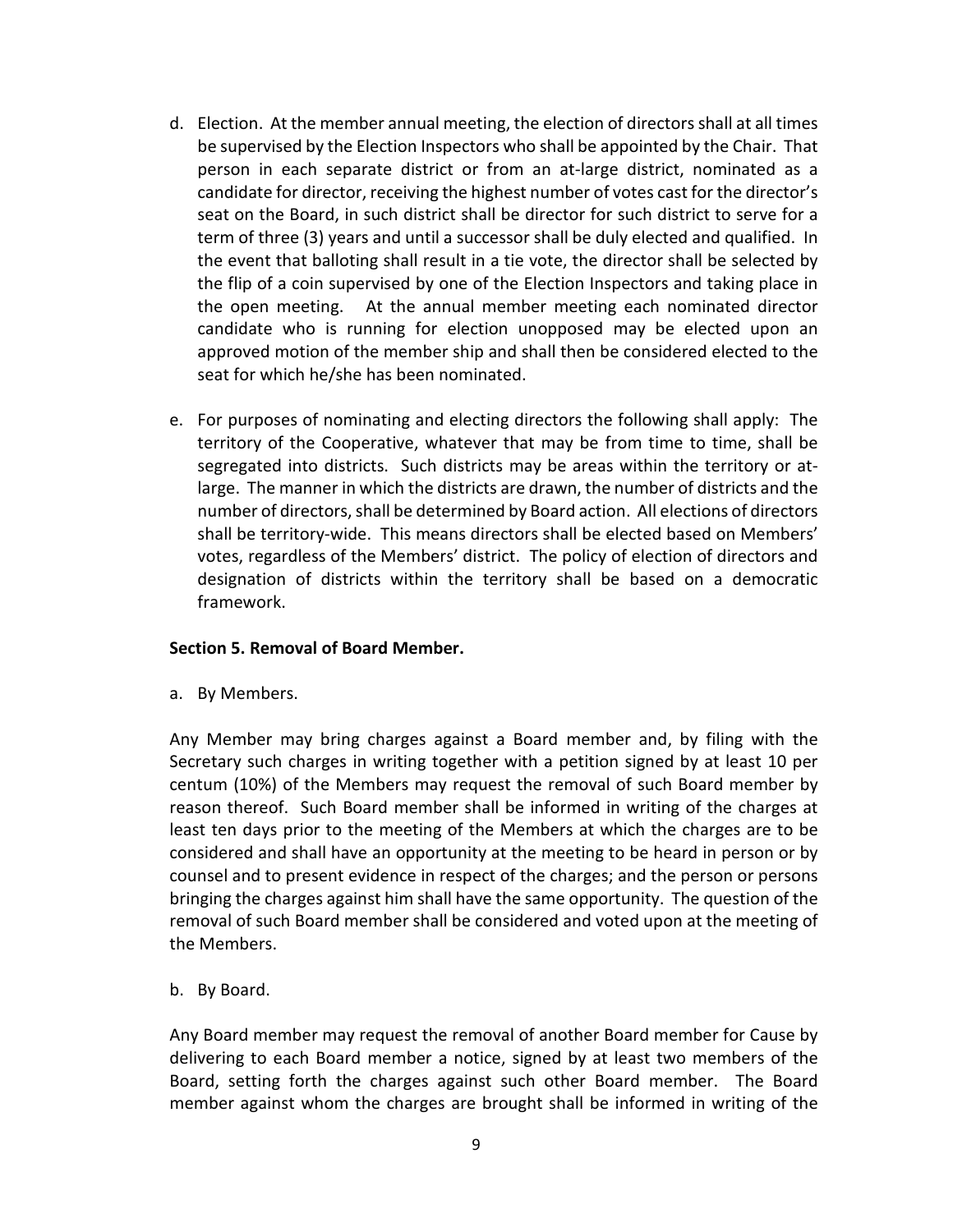charges at least ten days prior to the meeting of the Board. This meeting shall be presided over by the Board President unless he/she is the charged party in which case the presiding officer shall be the Vice President and on down the chain of command as the case may be. At such Board meeting and in the presence of the member charged, the person or persons bringing the charges shall present evidence in support of removal. The member charged shall be heard in person and/or by counsel and shall have an opportunity to present evidence in support of his/her defense to the charges and against removal. The Board member may be removed only if by a 3/4ths majority of the entire Board, less the member charged, the Board finds by clear and convincing evidence: 1) That Cause for removal was established and; 2) That the Cause established had or has a material adverse effect on the business and affairs of the Cooperative.

#### **Section 6. Vacancies.**

A vacancy on the Board created by removal of a Board member by the Members shall be filled by the Members. All other vacancies on the Board shall be filled by the affirmative vote of a majority of the remaining Board members for the unexpired portion of the term.

#### **Section 7. Compensation.**

Directors, pursuant to an express resolution of the Board of Directors, may be paid for attendance at the meetings of the Board of directors, and shall be reimbursed for expenses incurred by them in the performance of their duties as directors. Otherwise, directors, as such, shall receive compensation for their services by resolution of the Board of Directors. Any director shall not receive compensation for serving the Cooperative in any other capacity, nor shall any close relative of a director receive compensation for serving the Cooperative unless such compensation shall be temporarily authorized by a vote of the directors.

#### **ARTICLE V The Board**

#### **Section 1. Organizational Meetings.**

After the annual meeting of the Members, an organizational meeting of the Board shall be held as soon thereafter as conveniently may be held for the purpose of electing officers for the ensuing year.

#### **Section 2. Regular Board Meetings.**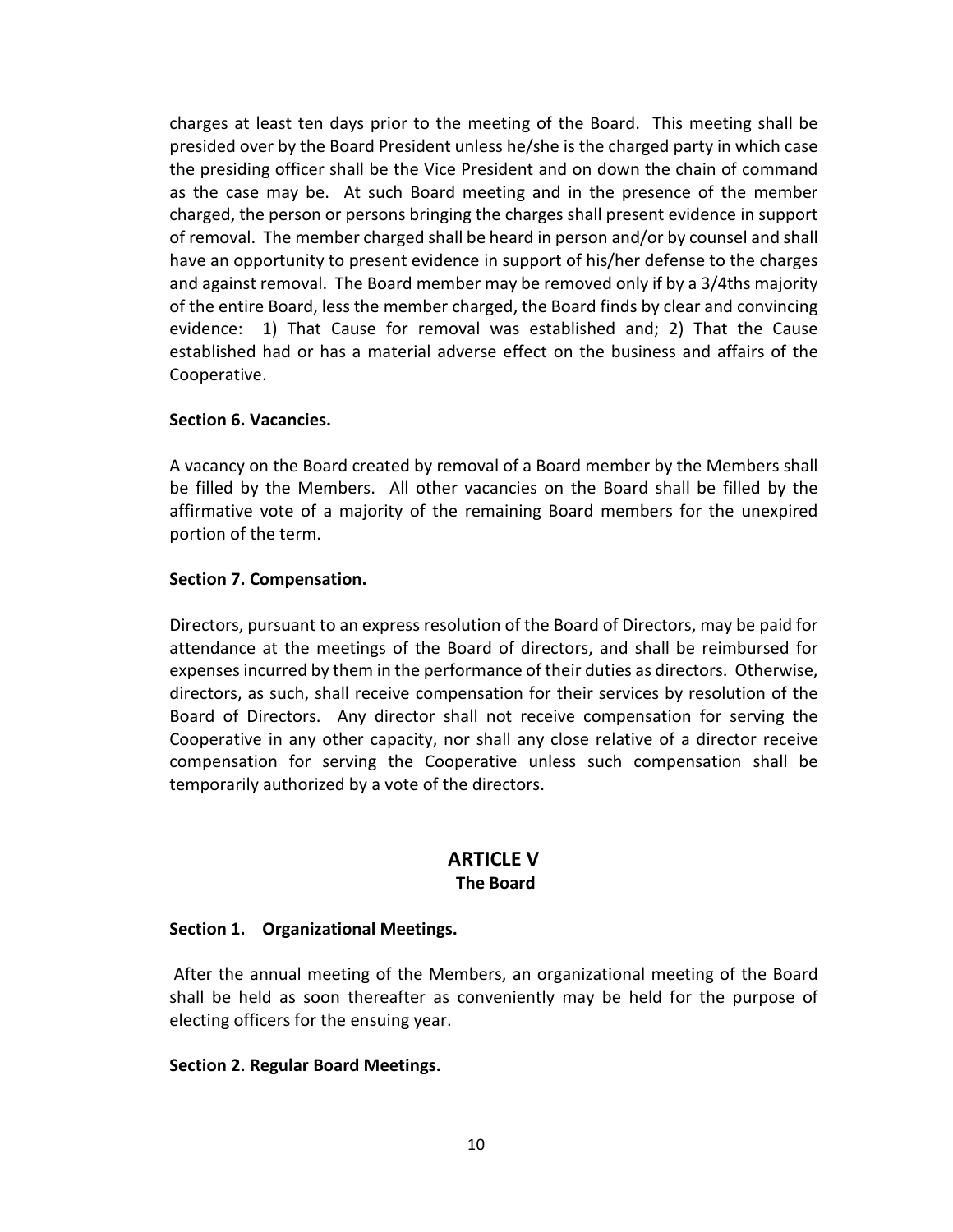Regular meetings of the Board pursuant to reasonable notice shall also be held at such time and place as designated by the Board.

# **Section 3. Special Meetings.**

Special meetings of the Board may be called by the President or by any three Board members, and it shall thereupon be the duty of the Secretary to cause notice of such meeting to be given as hereinafter provided. The President or Board members calling the meeting shall fix the time and place for the holding of the meeting.

# **Section 4. Notice of Board Meetings.**

Written notice of the time, place and purpose of any meeting of the Board, including special meetings, shall be provided to each Board member by any means reasonably calculated to inform the Board member of the meeting. Regular meetings may be held without notice in the event the Board takes action fixing the time and place of such meetings in advance. Any Board member may waive in writing any notice of a meeting required to be given by these bylaws. The attendance of a Board member at any meeting shall constitute a waiver of notice of such meeting by such Board member, except in the case a Board member shall attend a meeting for the express purpose of objecting to the transaction of any business on the ground that the meeting has not been lawfully called or convened.

# **Section 5. Quorum.**

A majority of the Board shall constitute a quorum, provided, that if less than such majority of the Board is present at said meeting, a majority of the Board present may adjourn the meeting from time to time; and provided further, that the Secretary shall notify any absent Board members of the time and place of such adjourned meeting. The act of a majority of the Board members present at a meeting at which a quorum is present shall be the act of the Board, except as otherwise provided in these bylaws.

# **Section 6. Membership in Other Organizations.**

The Cooperative shall not become a member of, or purchase stock in, any other organization without an affirmative vote of the members at a duly held meeting, the notice of which shall specify that action is to be taken upon such proposed membership or stock purchase, provided, however, that the Cooperative may upon the authorization of the Board, purchase stock in or become a member of any Corporation or organization organized for the purpose of engaging in or furthering the availability of energy, telecommunications or utilities services.

# **Section 7. Policies, Rules and Regulations.**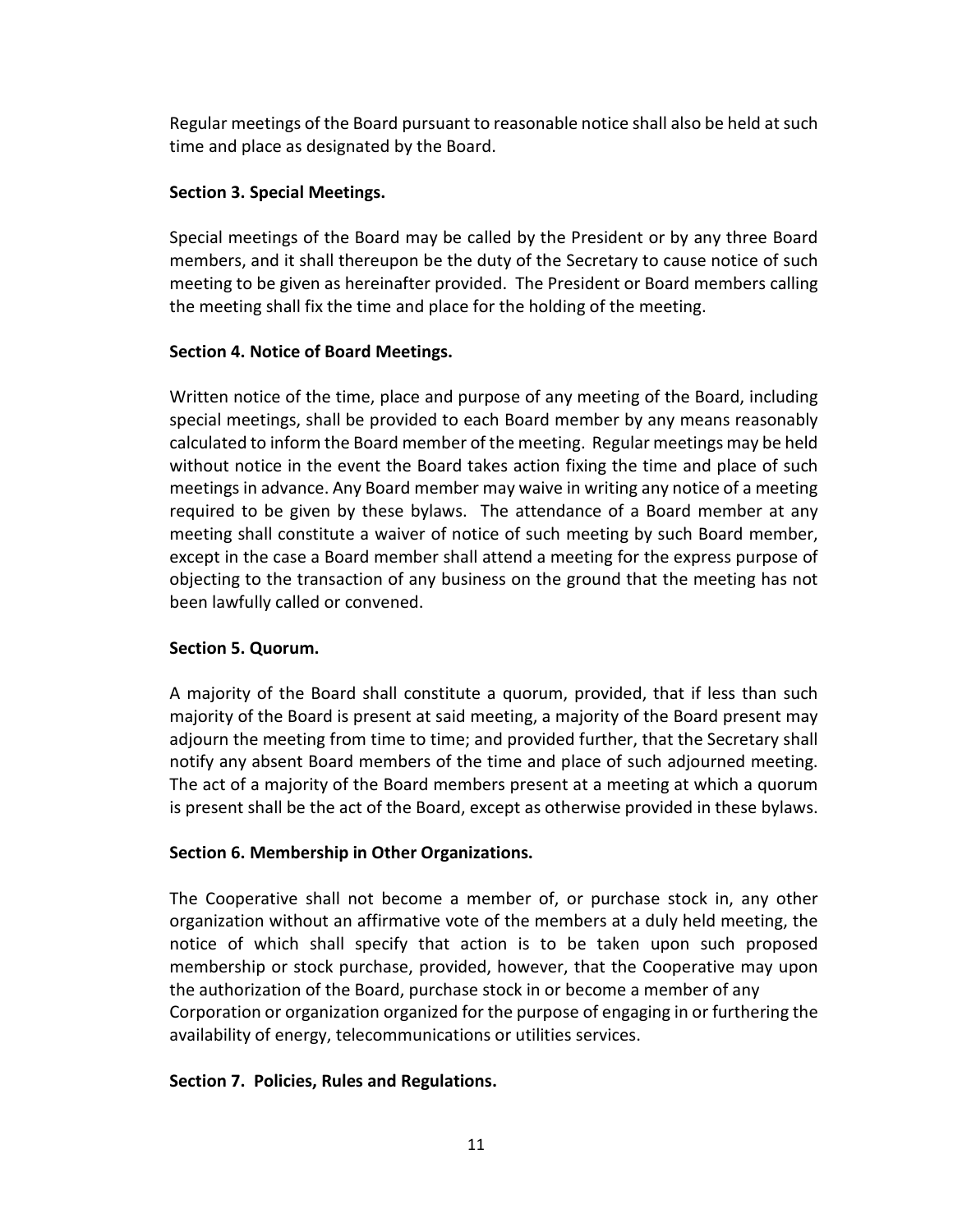The Board shall have power to make and adopt such policies, rules and regulations, not inconsistent with the law, the articles of incorporation or these bylaws, as it may deem advisable for the management of the business and affairs of the Cooperative. **Section 8. Accounting System and Reports.**

The Board shall cause to be established and maintained a complete accounting system which, among other things and subject to applicable laws and rules and regulations of any regulatory body, shall conform to such accounting system as may from time to time be designated by the Administrator of the Rural Utilities Service of the United States of America. The Board shall also after the close of each fiscal year cause to be made by a certified public accountant a full and complete audit of the accounts, books and financial condition of the Cooperative as of the end of such fiscal year. A report of such audit shall, in addition to being submitted to the Board, be submitted to the Members at the next following annual meeting.

# **ARTICLE VI Officers**

#### **Section 1. Number.**

The officers of the Cooperative shall be a President, Vice President, Secretary, Treasurer and such other officers as may be determined by the Board from time to time. The offices of Secretary and Treasurer may be held by the same person.

#### **Section 2. Election and Term of Office.**

The officers shall be elected by ballot, annually by and from the Board at the organizational meeting of the Board held after the annual meeting of the Members. The Board member or candidate for office shall be elected by receiving the most votes. In the event of a tie, re-balloting will be necessary until the tie is broken. If the election of officers shall not be held at such meeting, such election shall be held as soon thereafter as conveniently may be. Each officer shall hold office until the first meeting of the Board following the next succeeding annual meeting of the Members or until his successor shall have been elected and shall have qualified. A vacancy in any office shall be filled by the Board of the unexpired portion of the term.

#### **Section 3. Removal of Officers by the Board.**

Any officer elected or appointed by the Board may be removed by the Board whenever in its judgment the best interests of the Cooperative will be served thereby. In addition, any Member of the Cooperative may bring charges against an officer of the Cooperative who was hired by the Board, and by filing with the Secretary such charges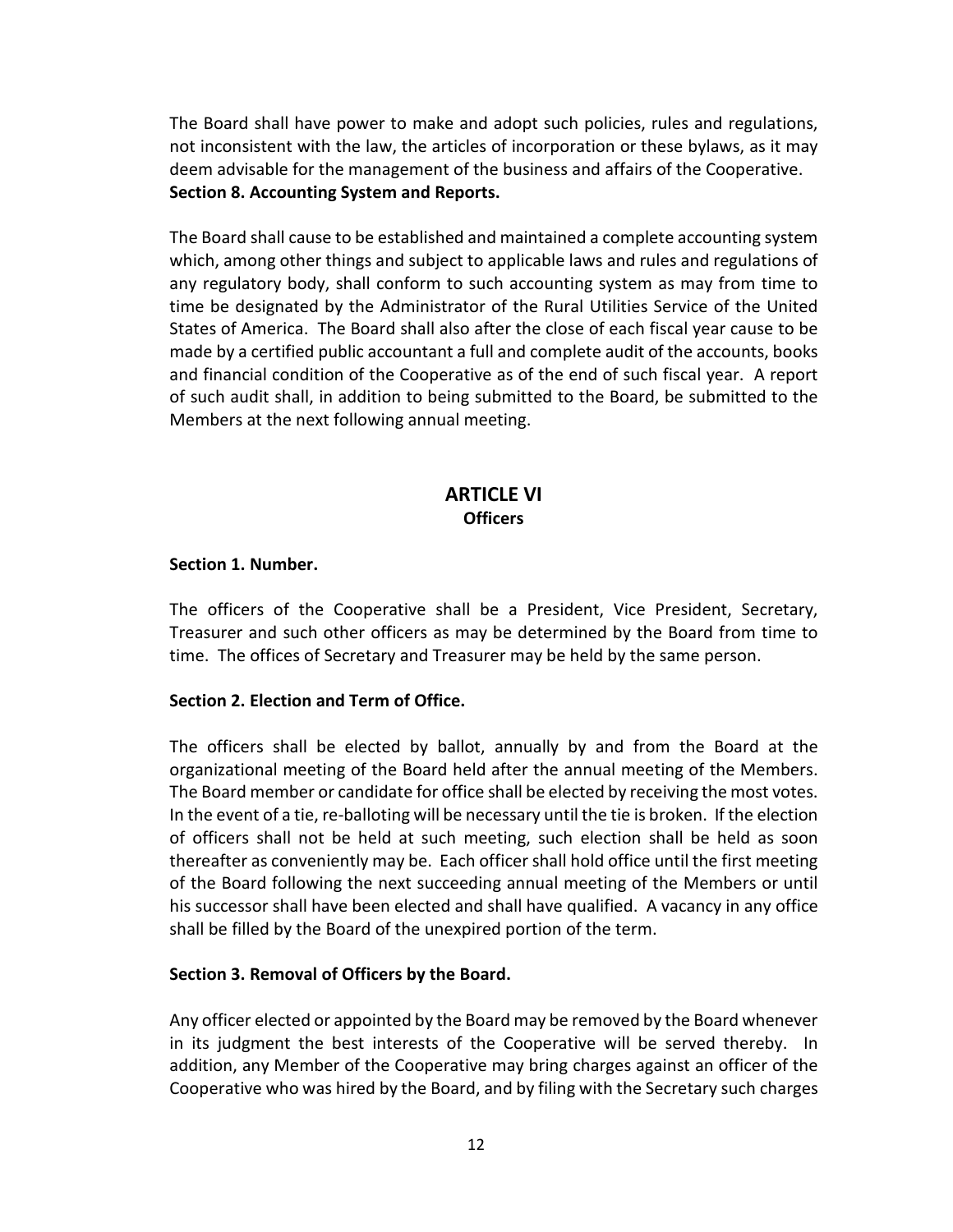in writing together with a petition signed by ten per centum of the Members may request the removal of such officer by the Board. The officer against whom such charges have been brought shall be informed in writing of the charges at least ten days prior to the Board meeting at which the charges are to be considered and shall have an opportunity at the meeting to be heard in person or by counsel and to present evidence in respect of the charges: and the person or persons bringing the charges against him shall have the same opportunity.

#### **Section 4. President.**

The President shall:

- a. be the principal executive officer of the Cooperative and, unless otherwise determined by the Members or the Board, shall preside at meetings of the Members and the Board;
- b. execute with the Secretary, any deeds, mortgages, deeds of trust, notes, bonds, contracts or other instruments authorized by the Board to be executed, except in cases in which the signing and execution thereof shall be expressly delegated by the Board or by these bylaws to some other officer or agent of the Cooperative, or shall be required by law to be otherwise signed or executed; and
- c. in general, perform all duties incident to the office of President and such other duties as may be prescribed by the Board from time to time.

#### **Section 5. Vice President.**

In the absence of the President, or in the event of his inability or refusal to act, the Vice President shall perform the duties of the President, and when so acting shall have all the powers of and be subject to all the restrictions upon the President. The Vice President shall also perform such other duties as from time to time may be assigned to him by the Board.

#### **Section 6. Secretary.**

The Secretary shall be responsible for:

- a. keeping the minutes of the meeting of the Members and of the Board in books provided for that purpose;
- b. see that all notices are duly given in accordance with these bylaws or as required by law;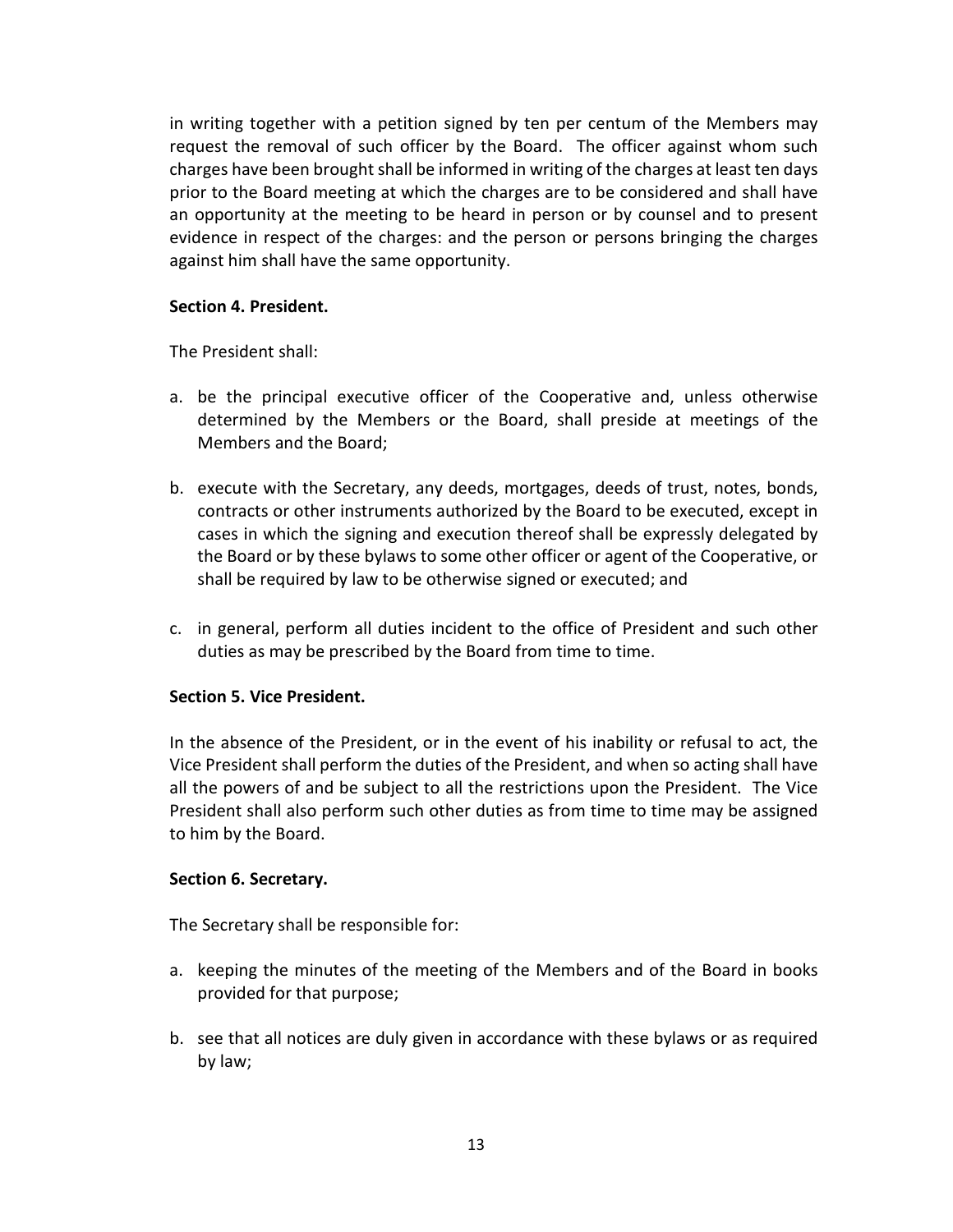- c. the safekeeping of the corporate books and records and the seal of the Cooperative and affixing the seal of the Cooperative to all documents, the execution of which on behalf of the Cooperative under its seal is duly authorized in accordance with the provisions of these bylaws;
- d. keeping a register of the names and post office addresses of all Members;
- e. keeping on file at all times a complete copy of the articles of incorporation and bylaws of the Cooperative containing all amendments thereto (which copy shall always be open to the inspection of any Member) and at the expense of the Cooperative, furnishing a copy of the bylaws and of all amendments thereto to any Member upon request; and
- f. in general, performing all duties incident to the office of Secretary and such other duties as from time to time may be assigned to him by the Board.

#### **Section 7. Treasurer.**

The Treasurer shall be responsible for:

- a. custody of all funds and securities of the Cooperative;
- b. the receipt of and the issuances of receipts for all monies due and payable to the Cooperative and for the deposits of all such monies in the name of the Cooperative in such bank or banks as shall be selected in accordance with the provisions of these bylaws; and
- c. the general performance of all the duties incident to the office of treasurer and such other duties as from time to time may be assigned to him by the Board.

#### **Section 8. Chief Executive Officer.**

The Board of directors may appoint a Chief Executive Officer who may be, but who shall not be required to be, a Member of the Cooperative. The Chief Executive Officer is authorized to direct the operations of the day-to-day business of the cooperative and any limits on the CEO's authority to perform such duties shall be as the Board of directors may specify from time to time.

#### **Section 9. Bonds of Officers.**

The Treasurer and any other officer or agent of the Cooperative charged with responsibility for the custody of any of its funds or property may be required by the Board to be bonded in such sum and with such surety as the Board shall determine. The Board in its discretion may also require any other officer, agent or employee of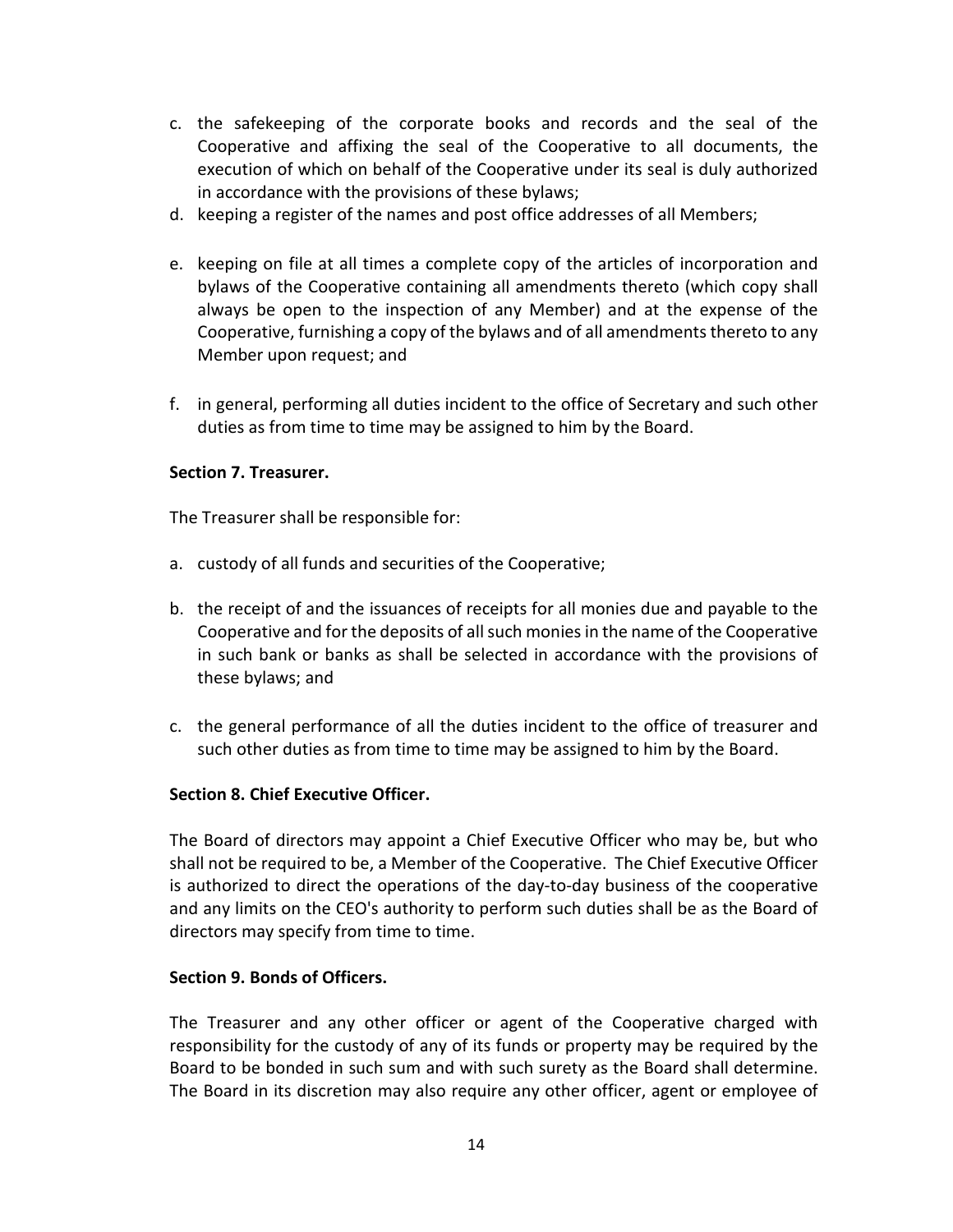the Cooperative to be bonded in such amount and with such surety as it shall determine.

#### **Section 10. Compensation.**

The powers, duties and compensation of officers, agents and employees shall be fixed by the Board subject to the provisions of these bylaws.

# **Section 11. Reports.**

The officers of the Cooperative shall submit at each annual meeting of the Members reports covering the business of the Cooperative for the previous fiscal year. Such report shall set forth the condition of the Cooperative at the close of such fiscal year.

# **ARTICLE VII Non-Profit Operation**

# **Section 1. Interest or Dividends on Capital.**

The Cooperative shall at all times be operated on a cooperative non-profit basis for the mutual benefit of its patrons. No interest or dividends shall be paid or be payable by the Cooperative on any capital furnished by its patrons.

#### **Section 2. Patronage Capital in Connection with Furnishing Electric Energy.**

In the furnishing of electric energy the Cooperative's operations shall be so conducted that all patrons will, through their patronage, furnish capital for the Cooperative. In order to induce patronage and to assure that the Cooperative will operate on a nonprofit basis, the Cooperative is obligated to account on a patronage basis to all its patrons for all amounts received and receivable from the furnishing of electric energy in excess of operating costs and expenses properly chargeable against the furnishing of electric energy. All such amounts in excess of operating costs and expenses at the moment of receipt by the Cooperative are received with the understanding that they are furnished by the patrons as capital. The Cooperative is obligated to pay by credits to a capital account for each patron all such amounts in excess of operating costs and expenses. The books and records of the Cooperative shall be set up and kept in such a manner that at the end of each fiscal year the amount of capital, if any, so furnished by each patron is clearly reflected and credited in an appropriate record to the capital account of each patron. All such amounts credited to the capital account of any patron shall have the same status as though they had been paid to the patron in cash in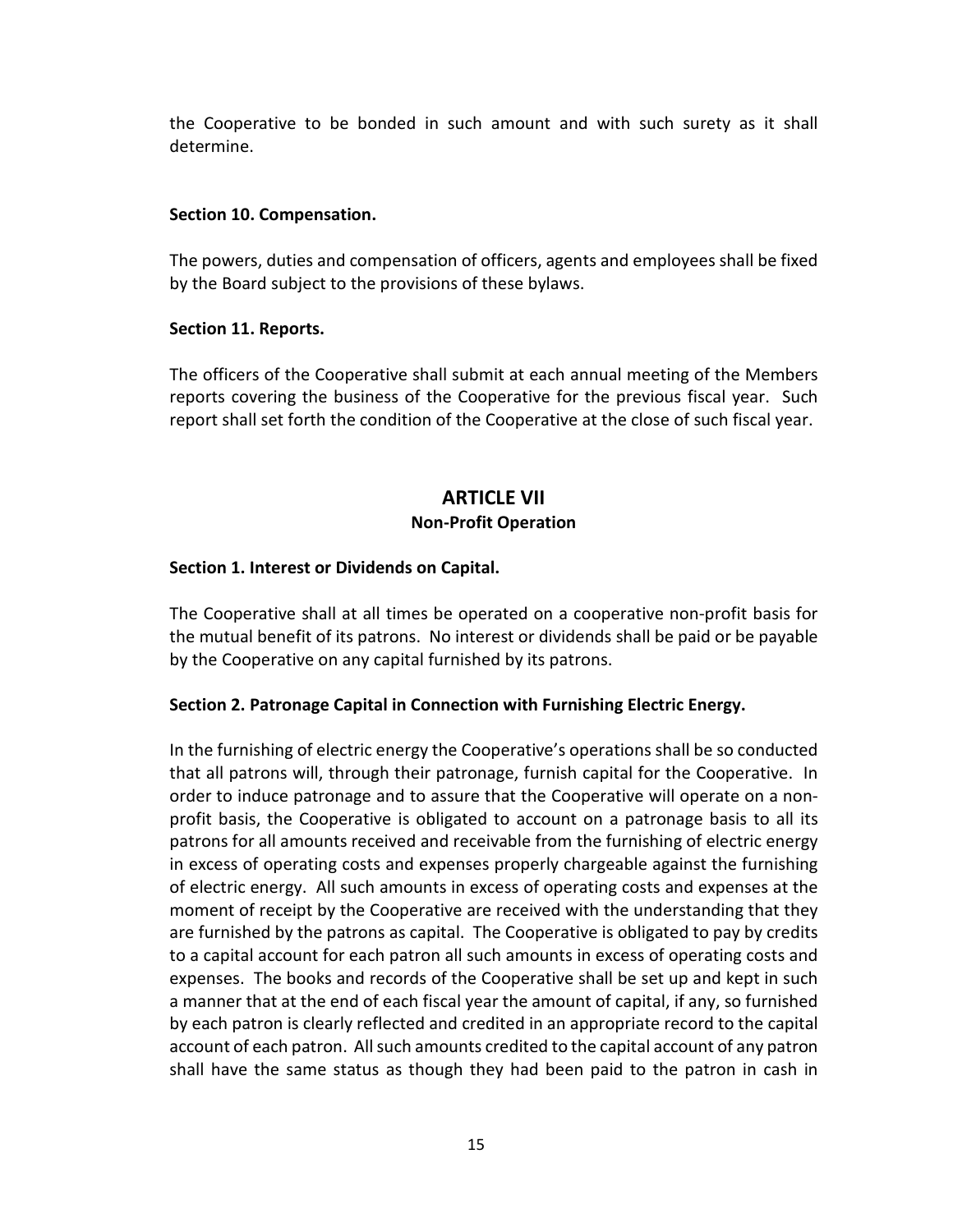pursuance of a legal obligation to do so and the patron had then furnished the Cooperative corresponding amounts for capital.

In the event of dissolution or liquidation of the Cooperative, after all outstanding indebtedness of the Cooperative shall have been paid, outstanding capital credits shall be retired without priority on a pro-rata basis before any payments are made on account of property rights of patrons or according to then existing statutes. If, at any time prior to dissolution or liquidation, the Board of Directors shall determine that the financial condition of the Cooperative will not be impaired thereby, the capital then credited to patrons' accounts may be retired in full or in part. Any such retirements of capital furnished prior to December 31, 1979, shall be made in order of priority according to the year in which the capital was furnished and credited, the

capital first received by the Cooperative being the first retired. After January 1, 1980, the Board of Directors shall determine the method, basis, priority and order of retirement if any, for all amounts thereafter furnished as capital. In no event, however, may any such capital be retired unless, after the proposed retirement the capital of the Cooperative shall equal at least forty per centum (40%) of the total assets of the Cooperative.

Capital credited to the account of each patron shall be assignable only on the books of the Cooperative pursuant to written instruction from the assignor and only to successors in interest or successors in occupancy in all or a part of such patron's premises served by the Cooperative unless the Board of Directors, acting under policies of general application, shall determine otherwise.

Notwithstanding any other provision of these bylaws, the Board of Directors, at its discretion, shall have the power at any time upon the death of any patron who was a natural person, if the legal representatives of his estate shall request in writing that the capital credit to any such patron be retired prior to the time such capital would otherwise be retired under the provisions of these bylaws, to retire capital credited to any such patron immediately upon such terms and conditions as the Board of Directors, acting under the policies of general application, and the legal representatives of such patron's estate shall agree upon; provided, however, that the financial condition of the Cooperative will not be impaired thereby.

The patrons of the Cooperative, by dealing with the Cooperative, acknowledge that the terms and provisions of the articles of incorporation and bylaws shall constitute and be a contract between the Cooperative and each patron, and both the Cooperative and the patrons are bound by such contract, as fully as though each patron had individually signed a separate instrument containing such terms and provisions. The provisions of this article of the bylaws shall be posted online and available upon request at the Cooperative's office.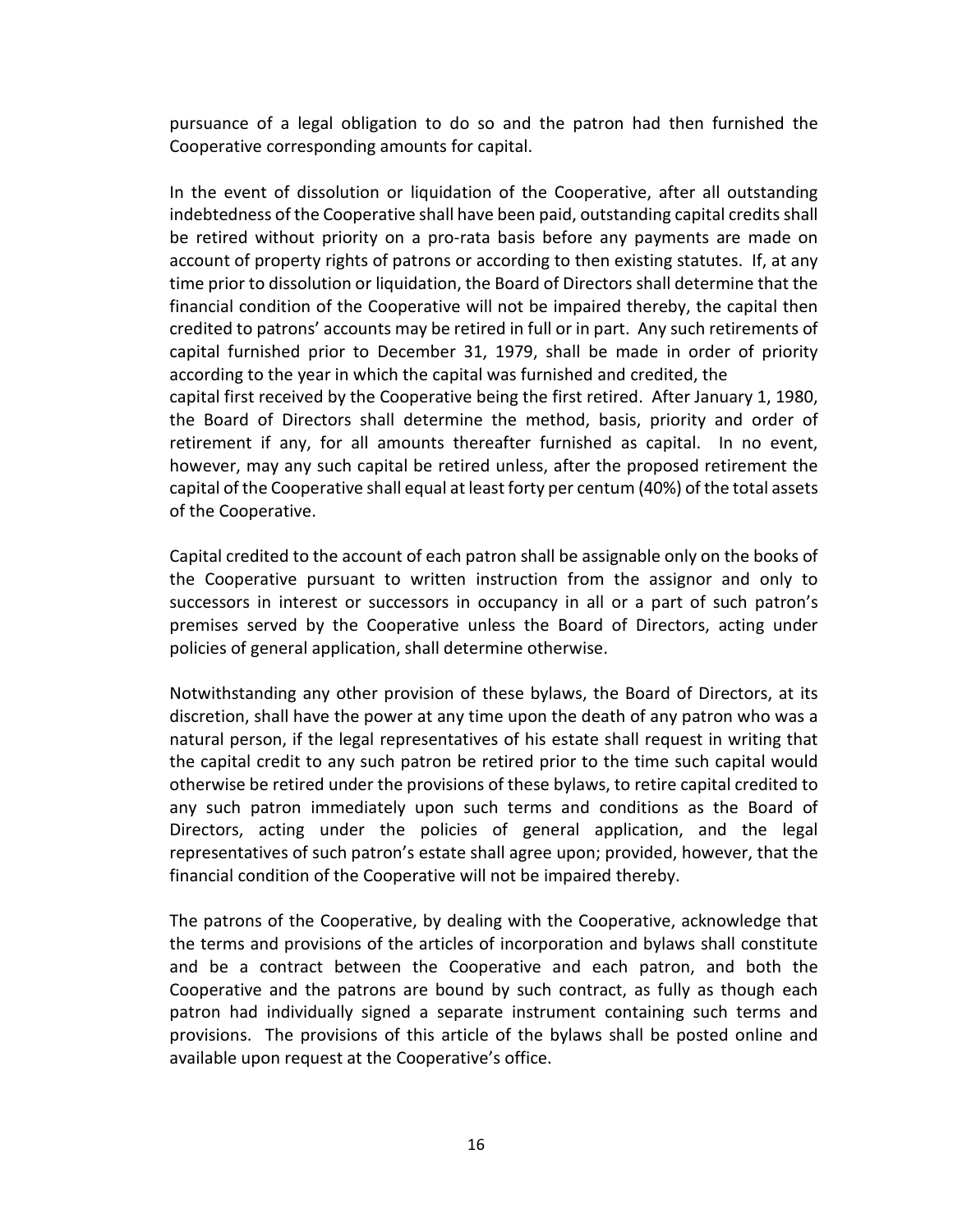Notwithstanding any provisions herein contained to the contrary and pursuant to the statutes of the State of Indiana (I.C. 8-1-13-11), the Cooperative shall recover, after a period of two (2) years, any unclaimed stocks, dividends, capital credits, patronage refunds, utility deposits, Membership fees, account balances, or book equity for which the owner (Member or former Member) cannot be found and are the result of distributable savings of the Cooperative, giving 60 days notice in a newspaper printed in the English language and published in the county in which the Cooperative located its general headquarters. Such notice shall state the web page and /or other source(s) that can be accessed to view the owner's name and approximate amount of owner's interest, and that if not duly claimed within 60 days of said notice; the same shall be turned over to the Cooperative, which shall reallocate the same to other Members. If no provable claim shall have been filed by such notice within 60 days after the onetime publication of said notice, the Cooperative may credit against said account any amounts due and owing the Cooperative by said Member and thereafter allocated to other Members of the Cooperative on a pro rata basis. Such amounts of said Members (the allocation herein contemplated) shall be allocated to those who are Members as of the year and on a pro rata basis for the year in which the 60th day falls after the published notice.

Any Member or former Member who fails to claim any cash retirement or capital credit or other payment within two (2) years after payment has been made available to such person; such failure will constitute an irrevocable assignment and gift to the Cooperative of such capital or other payments.

#### **Section 3. Patronage Refund in Connection with Furnishing Other Services.**

In the event that the Cooperative shall engage in the business of furnishing goods or services other than electric energy, and shall determine to operate such business as a not-for-profit cooperative, all amounts received and receivable therefrom which are in excess of costs and expenses properly chargeable against the furnishing of such goods or services shall, insofar as permitted by law, be prorated annually on a patronage basis and returned to those patrons from whom such amounts were obtained.

# **ARTICLE VIII Disposition of Property**

The Cooperative may not sell, mortgage, lease or otherwise dispose of or encumber all or any substantial portion of its property unless such sale, mortgage, lease or other disposition or encumbrance is authorized at a meeting of the Members thereof by the affirmative vote of not less than two-thirds of all the Members of the Cooperative, and unless the notice of such proposed sale, mortgage, lease or other disposition or encumbrance shall have been contained in the notice of the meeting; provided, however, that notwithstanding anything herein contained, the Board of the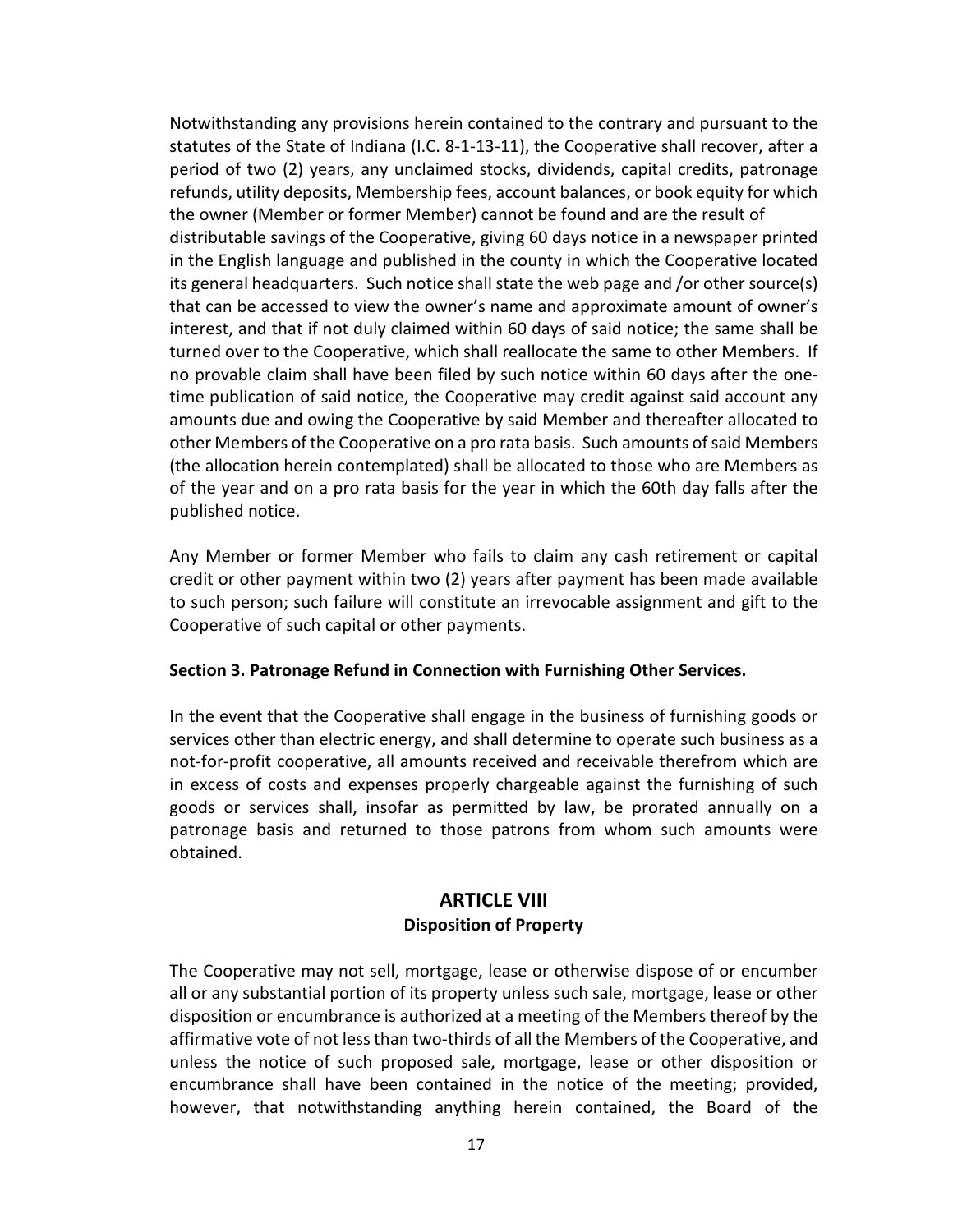Cooperative, without authorization by the Members thereof, shall have full power and authority to authorize the execution and delivery of a mortgage or mortgages or a deed or deeds of trust upon, or the pledging or encumbering of, any or all of the property, assets, rights, privileges, licenses, franchises and permits of the Cooperative, whether acquired or to be acquired, and wherever situated, as well as the revenues and income therefrom, all upon such terms and conditions as the Board shall determine, to secure any indebtedness of the Cooperative to United States of America or any instrumentality, agency or regulatory authority, thereof or other lender; provided further that the Board may upon the authorization of a majority of those Members thereof, sell, lease, or otherwise dispose of all or a substantial portion of its property to another Cooperative or foreign corporation doing business in the State pursuant to the Act under which this Cooperative is incorporated.

#### **ARTICLE IX Seal**

The Corporate seal of the Cooperative shall be in the form of a circle and shall have inscribed thereon the name of the Cooperative, and the words, "Wanatah, Seal, Indiana, 1939".

# **ARTICLE X Financial Transactions**

#### **Section 1. Contracts.**

Except as otherwise provided in these bylaws regarding the authority of the CEO (Art. VI Sec. 8), the Board may authorize and specify any officer or officers, agent or agents to enter into any contract or execute and deliver any instrument in the name and on behalf of the Cooperative, as such authority may direct.

#### **Section 2. Checks, Drafts, etc.**

All checks, drafts or other orders for the payment of money, and all notes, bonds, or other evidences of indebtedness issued in the name of the Cooperative shall be signed and/or countersigned by such officer or officers, agent or agents, employee or employees of the Cooperative and in such manner as shall from time to time be determined by resolution of the Board.

#### **Section 3. Deposits.**

All funds except petty cash of the Cooperative shall be deposited from time to time to the credit of the Cooperative in such bank or banks as the Board may select.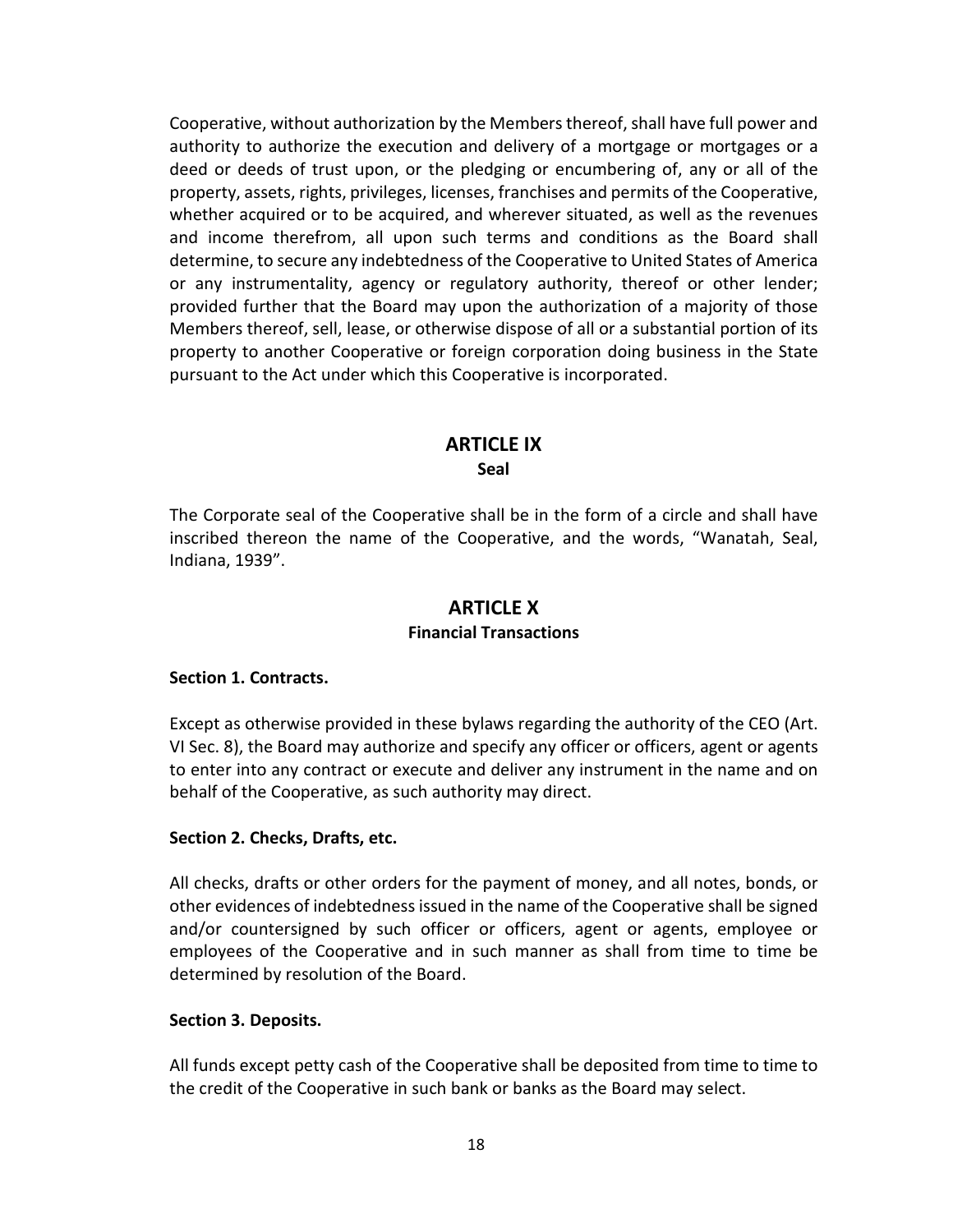#### **Section 4. Fiscal Year.**

The fiscal year of the Cooperative shall begin on the first day of April of each year and shall end on the thirty-first day of March of the next year.

# **ARTICLE XI**

#### **Indemnification**.

#### **Section 1. Indemnification of Officers, Directors and Employees.**

The Cooperative shall indemnify and hold harmless any person made, or threatened to be made, a party to any action, suit or proceeding by reason of the fact that he is or was a director, officer, or employee of the Cooperative, or of any other corporation, partnership, or enterprise for which he served as such at the request of the Cooperative, against all expenses actually and reasonably incurred by him/her in connection with the defense of such action, suit or proceeding, or in connection with any appeal thereof, except in relation to matters as to which it shall finally be adjudged that such person failed to act in good faith or engaged in misconduct in the performance of his/her duties to the Cooperative.

The terms "liability" and "expense" as used in this section shall include, but shall not be limited to, attorney fees, costs, disbursements, amounts of judgments, penalties and amounts paid in settlement by or on behalf of a director, officer, employee or agent.

If there is a final adjudication in the action, suit or proceeding as to any bad faith or misconduct, then such adjudication shall be binding for purposes of this section. Any such person who has been successful on the merits or otherwise, with respect to any claim, suit or proceeding as described herein shall be entitled to indemnification as a matter of right. If, however, the matter should be settled prior to any final adjudication of such issue, then the question of whether there was bad faith or misconduct shall be determined by a majority vote of at least a quorum of the directors who are unaffected by self-interest in connection with the matter in issue. If a quorum of directors unaffected by self-interest does not exist, indemnification may be made upon receipt of a written opinion from legal counsel that the person is entitled to indemnification as set forth herein.

In determining whether bad faith or misconduct has occurred, the issue shall be whether such person exercised the same degree of judgment as a reasonable person would have exercised under the circumstances in the conduct of that person's own affairs and whether that person acted in good faith in what they reasonably believed to be in the best interests of the Cooperative. Consideration may be given to whether the person took or omitted to take action in reliance on advice of legal counsel for the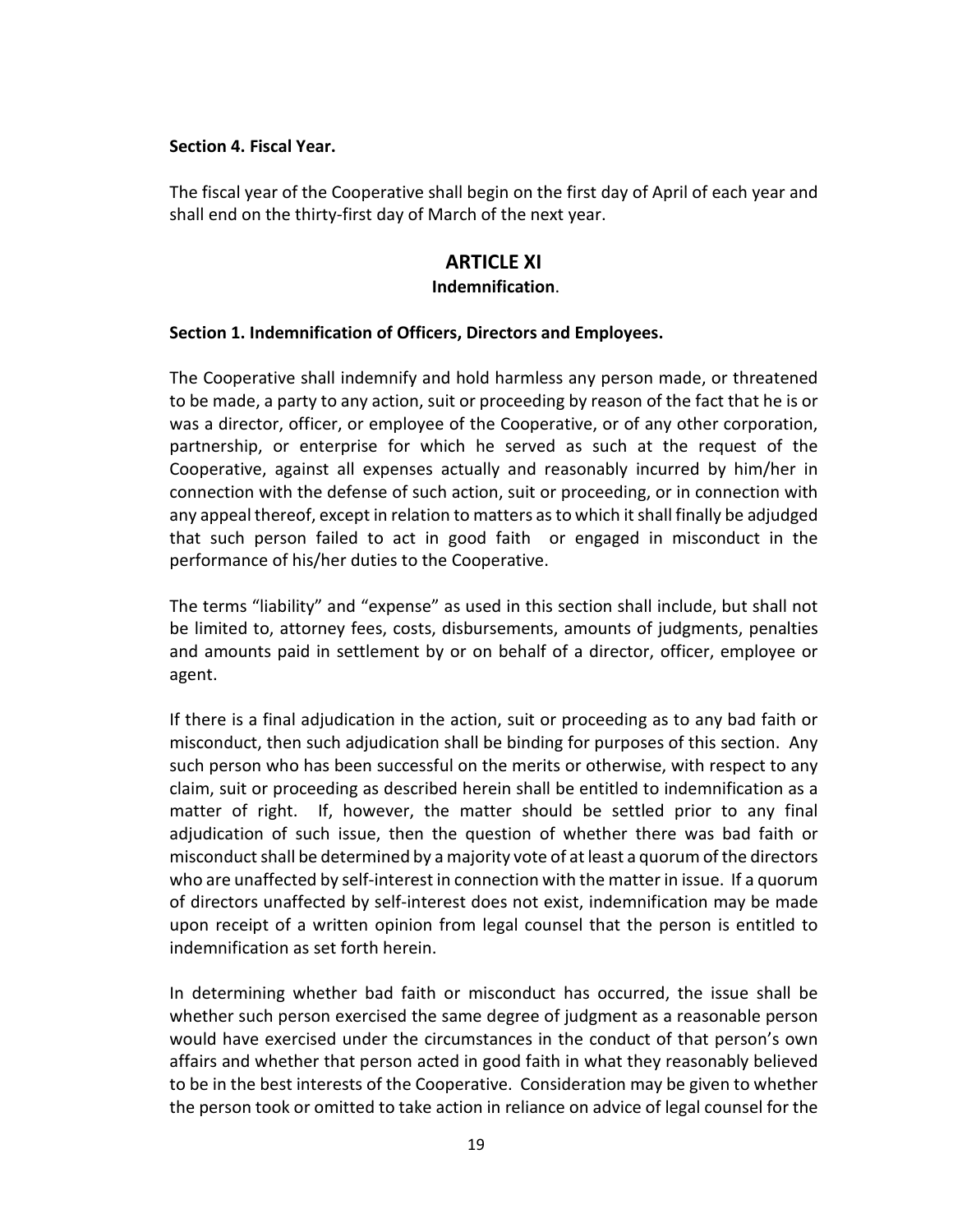Cooperative or upon statements made or information furnished by employees or agents of the Cooperative which that person had reasonable grounds to believe.

If several claims, issues or matters of action are involved, any such person may be entitled to indemnification as to some matters even though that person is not entitled as to other matters.

The Cooperative may advance expenses to or, where appropriate, may at its expense undertake the defense of any such person upon receipt of an undertaking for repayment by or on behalf of the person if it should ultimately be determined that that person is not entitled to indemnification hereunder.

The provisions of this section shall be applicable to claims, actions, suits or proceedings made or commenced after that adoption hereof, whether arising from acts or omissions to act during, before or after that date of adoption.

The rights of indemnification provided hereunder shall be in addition to any rights to which any person concerned may otherwise be entitled by contract or as a matter of law and shall inure to the benefit of the heirs or personal representative of such person.

#### **Section 2. Insurance Coverage.**

The Cooperative may purchase and maintain insurance on behalf of any person who is or was a director, officer, employee or agent of the Cooperative, or is or was serving at the request of the corporation as a director, officer, employee or agent of another corporation, partnership or enterprise against any such liability asserted against a person and incurred by such a person in any such capacity or arising out of a person's status as such, whether or not the Cooperative would have the power to indemnify a person against liability under the provisions of this section or otherwise.

# **ARTICLE XII Rights-of-Way**

#### **Section 1. Term and Rentals.**

When the premises of a Member is so located that he can be served only by facilities extending over the property of another, the Member shall accept service under such terms as are provided in the permit or agreement covering the location and the maintenance of service equipment, and he shall reimburse the Corporation for any and all special, or rental charges that may be made for such rights by said permit or agreement.